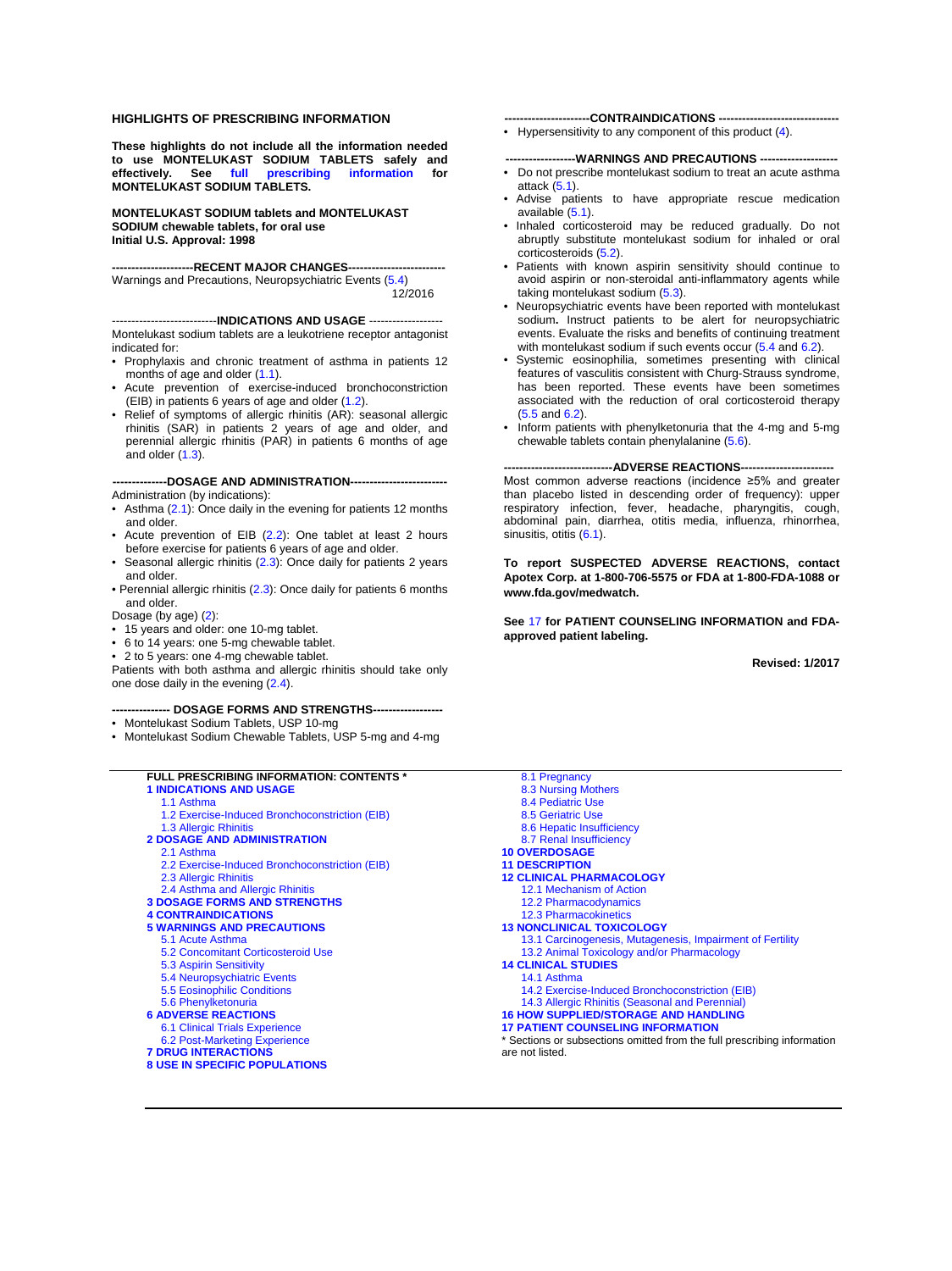# <span id="page-1-0"></span>**FULL PRESCRIBING INFORMATION**

## <span id="page-1-8"></span>**1 INDICATIONS AND USAGE**

## <span id="page-1-1"></span>**1.1 Asthma**

Montelukast sodium tablets are indicated for the prophylaxis and chronic treatment of asthma in adults and pediatric patients 12 months of age and older.

## <span id="page-1-2"></span>**1.2 Exercise-Induced Bronchoconstriction (EIB)**

Montelukast sodium tablets are indicated for prevention of exercise-induced bronchoconstriction (EIB) in patients 6 years of age and older.

## <span id="page-1-3"></span>**1.3 Allergic Rhinitis**

Montelukast sodium tablets are indicated for the relief of symptoms of seasonal allergic rhinitis in patients 2 years of age and older and perennial allergic rhinitis in patients 6 months of age and older.

## <span id="page-1-7"></span>**2 DOSAGE AND ADMINISTRATION**

## <span id="page-1-4"></span>**2.1 Asthma**

Montelukast sodium should be taken once daily in the evening. The following doses are recommended:

For adults and adolescents 15 years of age and older: one 10-mg tablet. For pediatric patients 6 to 14 years of age: one 5-mg chewable tablet. For pediatric patients 2 to 5 years of age: one 4-mg chewable tablet.

Safety and effectiveness in pediatric patients less than 12 months of age with asthma have not been established.

There have been no clinical trials in patients with asthma to evaluate the relative efficacy of morning versus evening dosing. The pharmacokinetics of montelukast are similar whether dosed in the morning or evening. Efficacy has been demonstrated for asthma when montelukast was administered in the evening without regard to time of food ingestion.

## <span id="page-1-5"></span>**2.2 Exercise-Induced Bronchoconstriction (EIB)**

For prevention of EIB, a single dose of montelukast should be taken at least 2 hours before exercise.

The following doses are recommended:

For adults and adolescents 15 years of age and older: one 10-mg tablet. For pediatric patients 6 to 14 years of age: one 5-mg chewable tablet.

An additional dose of montelukast should not be taken within 24 hours of a previous dose. Patients already taking montelukast sodium daily for another indication (including chronic asthma) should not take an additional dose to prevent EIB. All patients should have available for rescue a short-acting β-agonist. Safety and efficacy in patients younger than 6 years of age have not been established. Daily administration of montelukast sodium for the chronic treatment of asthma has not been established to prevent acute episodes of EIB.

## <span id="page-1-6"></span>**2.3 Allergic Rhinitis**

For allergic rhinitis, montelukast sodium should be taken once daily. Efficacy was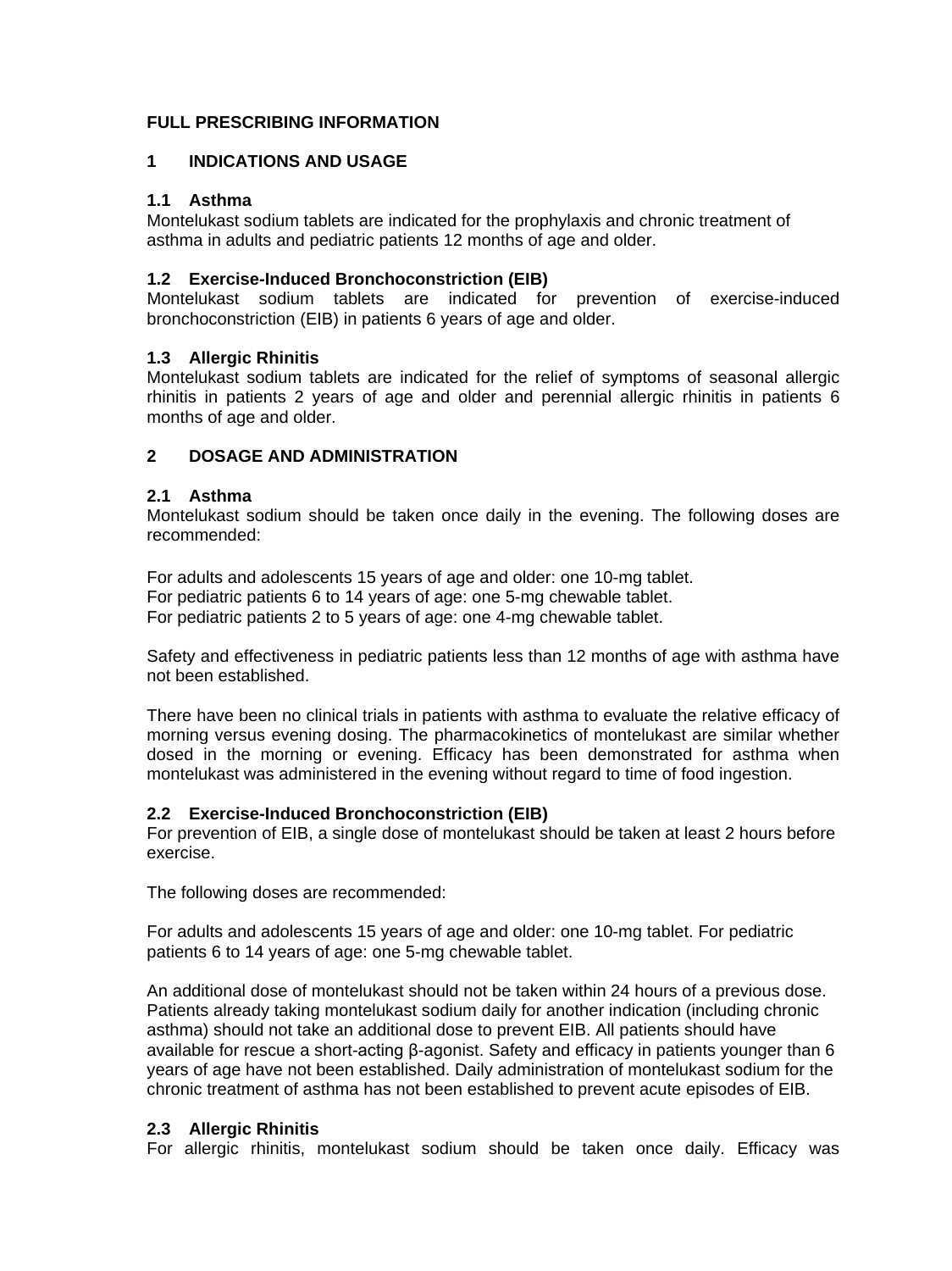demonstrated for seasonal allergic rhinitis when montelukast was administered in the morning or the evening without regard to time of food ingestion. The time of administration may be individualized to suit patient needs.

The following doses for the treatment of symptoms of seasonal allergic rhinitis are recommended:

For adults and adolescents 15 years of age and older: one 10-mg tablet. For pediatric patients 6 to 14 years of age: one 5-mg chewable tablet. For pediatric patients 2 to 5 years of age: one 4-mg chewable tablet.

Safety and effectiveness in pediatric patients younger than 2 years of age with seasonal allergic rhinitis have not been established.

The following doses for the treatment of symptoms of perennial allergic rhinitis are recommended:

For adults and adolescents 15 years of age and older: one 10-mg tablet. For pediatric patients 6 to 14 years of age: one 5-mg chewable tablet. For pediatric patients 2 to 5 years of age: one 4-mg chewable tablet.

Safety and effectiveness in pediatric patients younger than 6 months of age with perennial allergic rhinitis have not been established.

## <span id="page-2-0"></span>**2.4 Asthma and Allergic Rhinitis**

Patients with both asthma and allergic rhinitis should take only one montelukast sodium dose daily in the evening.

## <span id="page-2-4"></span>**3 DOSAGE FORMS AND STRENGTHS**

- Montelukast sodium tablets, USP 10 mg, are beige, rounded square-shaped, biconvex film-coated tablets, engraved with "APO" on one side and "M10" on the other side.
- Montelukast sodium chewable tablets, USP 5 mg, are pink, round, biconvex tablets, engraved with "APO" on one side and "M5" on the other side. The tablets may be mottled.
- Montelukast sodium chewable tablets, USP 4 mg, are pink, oval, biconvex tablets, engraved with "APO" on one side and "M4" on the other side. The tablets may be mottled.

## <span id="page-2-1"></span>**4 CONTRAINDICATIONS**

• Hypersensitivity to any component of this product.

## <span id="page-2-5"></span>**5 WARNINGS AND PRECAUTIONS**

#### <span id="page-2-2"></span>**5.1 Acute Asthma**

Montelukast sodium is not indicated for use in the reversal of bronchospasm in acute asthma attacks, including status asthmaticus. Patients should be advised to have appropriate rescue medication available. Therapy with montelukast sodium can be continued during acute exacerbations of asthma. Patients who have exacerbations of asthma after exercise should have available for rescue a short-acting inhaled β-agonist.

#### <span id="page-2-3"></span>**5.2 Concomitant Corticosteroid Use**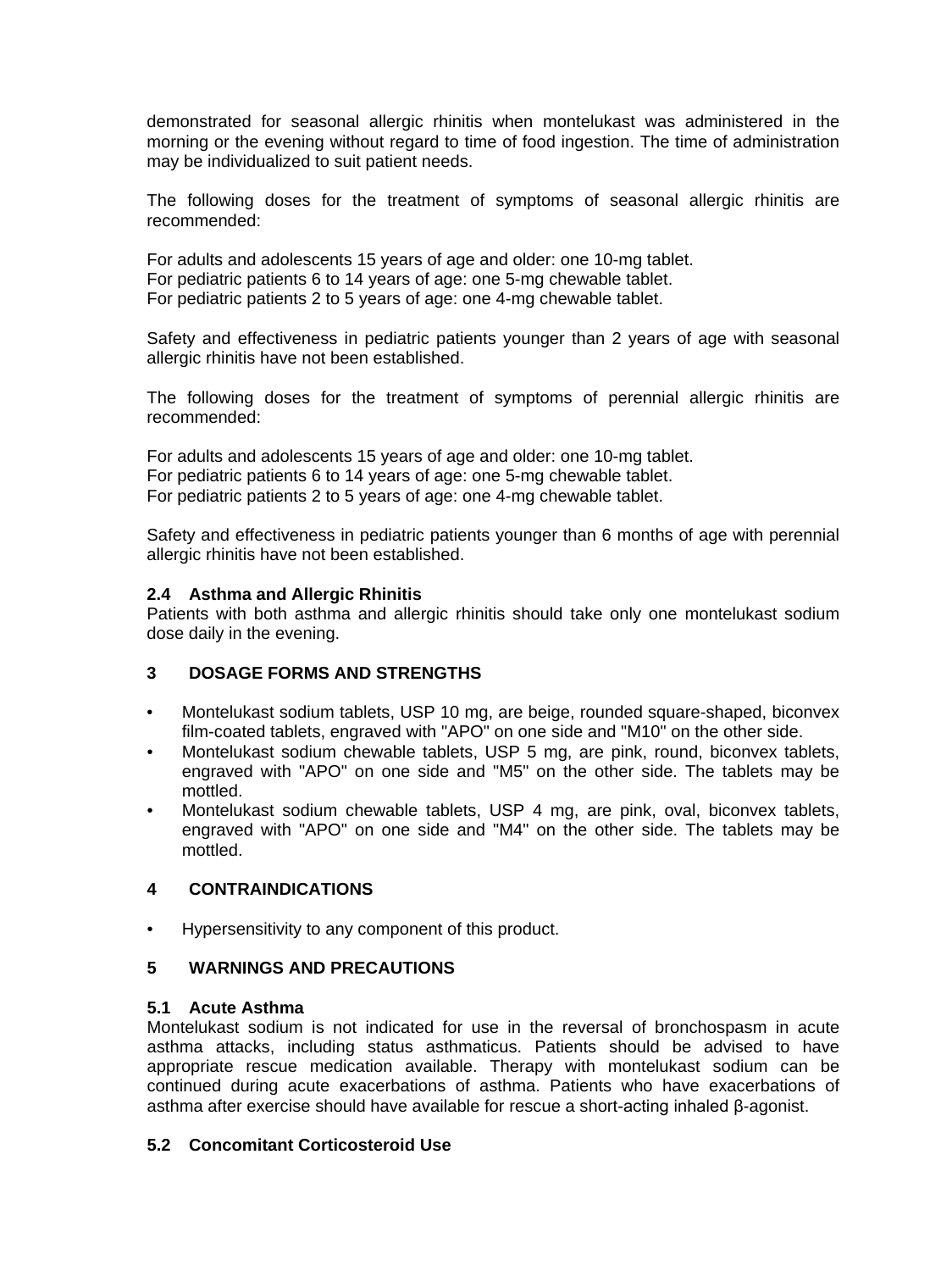While the dose of inhaled corticosteroid may be reduced gradually under medical supervision, montelukast sodium should not be abruptly substituted for inhaled or oral corticosteroids.

## <span id="page-3-1"></span>**5.3 Aspirin Sensitivity**

Patients with known aspirin sensitivity should continue avoidance of aspirin or non-steroidal anti-inflammatory agents while taking montelukast sodium. Although montelukast sodium is effective in improving airway function in asthmatics with documented aspirin sensitivity, it has not been shown to truncate bronchoconstrictor response to aspirin and other nonsteroidal anti-inflammatory drugs in aspirin-sensitive asthmatic patients *[see Clinical Studies [\(14.1\)](#page-15-2)]*.

## <span id="page-3-0"></span>**5.4 Neuropsychiatric Events**

Neuropsychiatric events have been reported in adult, adolescent, and pediatric patients taking montelukast sodium. Post-marketing reports with montelukast sodium use include agitation, aggressive behavior or hostility, anxiousness, depression, disorientation, disturbance in attention, dream abnormalities, hallucinations, insomnia, irritability, memory impairment, restlessness, somnambulism, suicidal thinking and behavior (including suicide), tic, and tremor. The clinical details of some post-marketing reports involving montelukast sodium appear consistent with a drug-induced effect.

Patients and prescribers should be alert for neuropsychiatric events. Patients should be instructed to notify their prescriber if these changes occur. Prescribers should carefully evaluate the risks and benefits of continuing treatment with montelukast sodium if such events occur *[see Adverse Reactions [\(6.2\)](#page-6-0)]*.

## <span id="page-3-2"></span>**5.5 Eosinophilic Conditions**

Patients with asthma on therapy with montelukast sodium may present with systemic eosinophilia, sometimes presenting with clinical features of vasculitis consistent with Churg-Strauss syndrome, a condition which is often treated with systemic corticosteroid therapy. These events have been sometimes associated with the reduction of oral corticosteroid therapy. Physicians should be alert to eosinophilia, vasculitic rash, worsening pulmonary symptoms, cardiac complications, and/or neuropathy presenting in their patients. A causal association between montelukast sodium and these underlying conditions has not been established *[see Adverse Reactions [\(6.2\)](#page-6-0)].*

## <span id="page-3-3"></span>**5.6 Phenylketonuria**

Phenylketonuric patients should be informed that the 4-mg and 5-mg chewable tablets contain phenylalanine (a component of aspartame), 0.674 and 0.842 mg per 4-mg and 5 mg chewable tablet, respectively.

## <span id="page-3-5"></span>**6 ADVERSE REACTIONS**

## <span id="page-3-4"></span>**6.1 Clinical Trials Experience**

Because clinical trials are conducted under widely varying conditions, adverse reaction rates observed in the clinical trials of a drug cannot be directly compared to rates in the clinical trials of another drug and may not reflect the rates observed in clinical practice. In the following description of clinical trials experience, adverse reactions are listed regardless of causality assessment.

The most common adverse reactions (incidence ≥5% and greater than placebo; listed in descending order of frequency) in controlled clinical trials were: upper respiratory infection,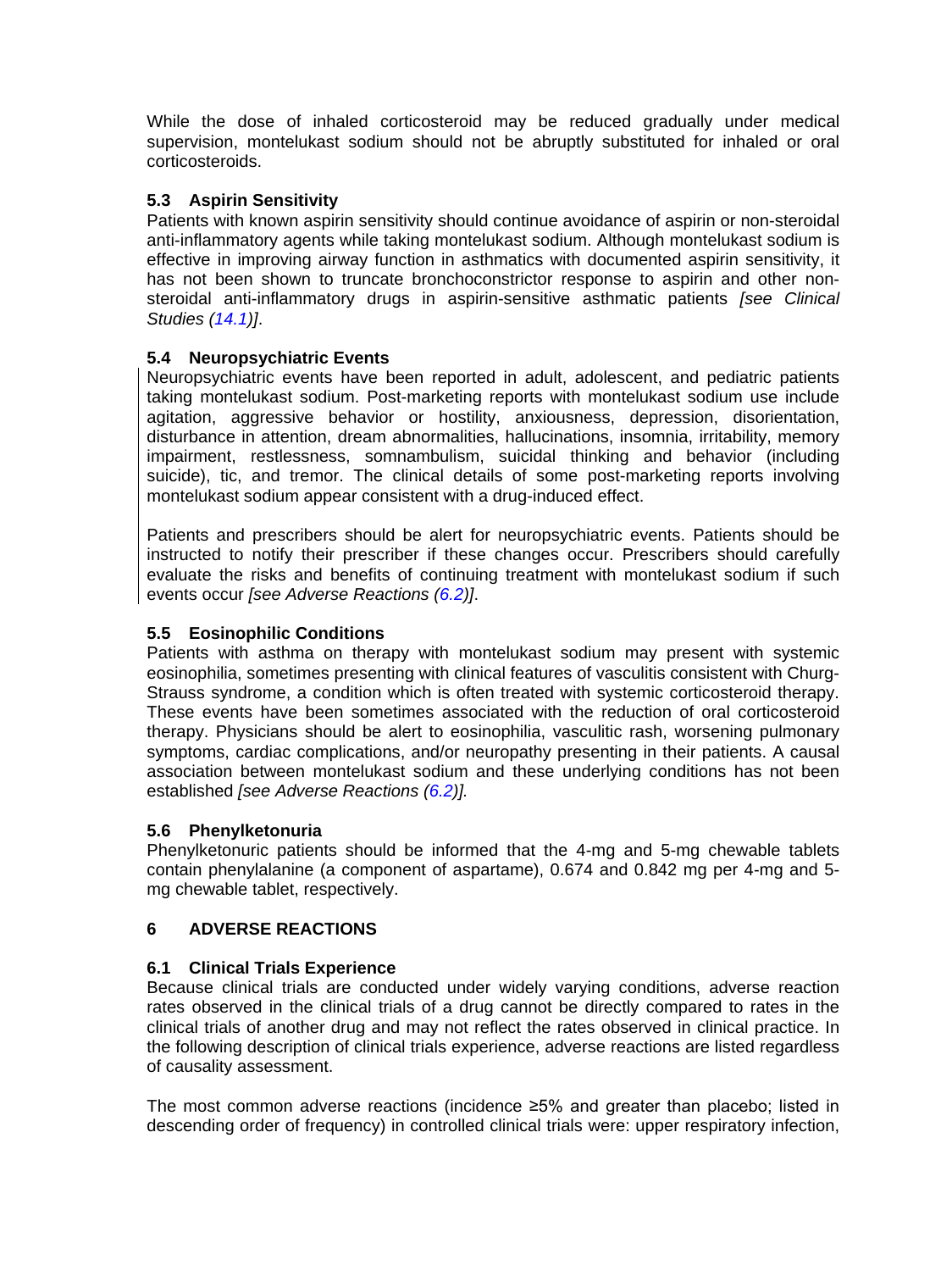fever, headache, pharyngitis, cough, abdominal pain, diarrhea, otitis media, influenza, rhinorrhea, sinusitis, otitis.

#### *Adults and Adolescents 15 Years of Age and Older with Asthma*

Montelukast sodium has been evaluated for safety in approximately 2950 adult and adolescent patients 15 years of age and older in clinical trials. In placebo-controlled clinical trials, the following adverse experiences reported with montelukast sodium occurred in greater than or equal to 1% of patients and at an incidence greater than that in patients treated with placebo:

| Table 1:                                                                                |
|-----------------------------------------------------------------------------------------|
| Adverse Experiences Occurring in ≥1% of Patients with an Incidence Greater than that in |
| <b>Patients Treated with Placebo</b>                                                    |

and a string

|                                     | Montelukast |            |
|-------------------------------------|-------------|------------|
|                                     | 10 mg/day   | Placebo    |
|                                     | (% )        | $(\% )$    |
|                                     | $(n=1955)$  | $(n=1180)$ |
| Body As A Whole                     |             |            |
| Pain, abdominal                     | 2.9         | 2.5        |
| Asthenia/fatigue                    | 1.8         | 1.2        |
| Fever                               | 1.5         | 0.9        |
| Trauma                              | 1.0         | 0.8        |
| <b>Digestive System Disorders</b>   |             |            |
| Dyspepsia                           | 2.1         | 1.1        |
| Pain, dental                        | 1.7         | 1.0        |
| Gastroenteritis, infectious         | 1.5         | 0.5        |
| Nervous System/Psychiatric          |             |            |
| Headache                            | 18.4        | 18.1       |
| <b>Dizziness</b>                    | 1.9         | 1.4        |
| <b>Respiratory System Disorders</b> |             |            |
| Influenza                           | 4.2         | 3.9        |
| Cough                               | 2.7         | 2.4        |
| Congestion, nasal                   | 1.6         | 1.3        |
| Skin/Skin Appendages Disorder       |             |            |
| Rash                                | 1.6         | 1.2        |
| Laboratory Adverse Experiences*     |             |            |
| ALT increased                       | 2.1         | 2.0        |
| AST increased                       | 1.6         | 1.2        |
| Pyuria                              | 1.0         | 0.9        |

**\***Number of patients tested (montelukast sodium and placebo, respectively): ALT and AST, 1935, 1170; pyuria, 1924, 1159.

The frequency of less common adverse events was comparable between montelukast sodium and placebo.

The safety profile of montelukast sodium, when administered as a single dose for prevention of EIB in adult and adolescent patients 15 years of age and older, was consistent with the safety profile previously described for montelukast sodium.

Cumulatively, 569 patients were treated with montelukast sodium for at least 6 months, 480 for one year, and 49 for two years in clinical trials. With prolonged treatment, the adverse experience profile did not significantly change.

## *Pediatric Patients 6 to 14 Years of Age with Asthma*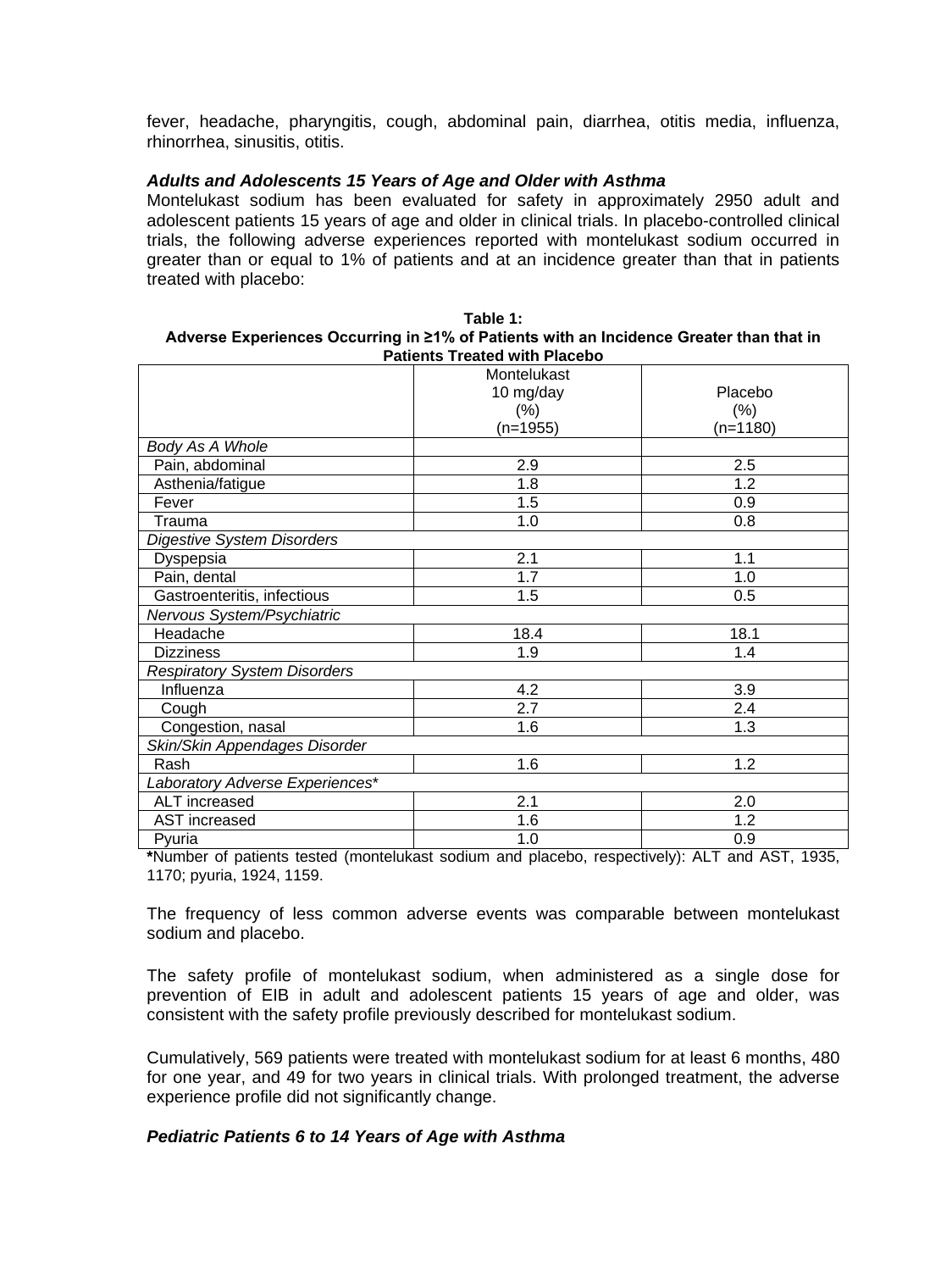Montelukast sodium has been evaluated for safety in 476 pediatric patients 6 to 14 years of age. Cumulatively, 289 pediatric patients were treated with montelukast sodium for at least 6 months, and 241 for one year or longer in clinical trials. The safety profile of montelukast sodium in the 8-week, double-blind, pediatric efficacy trial was generally similar to the adult safety profile. In pediatric patients 6 to 14 years of age receiving montelukast sodium, the following events occurred with a frequency ≥2% and more frequently than in pediatric patients who received placebo: pharyngitis, influenza, fever, sinusitis, nausea, diarrhea, dyspepsia, otitis, viral infection, and laryngitis. The frequency of less common adverse events was comparable between montelukast sodium and placebo. With prolonged treatment, the adverse experience profile did not significantly change.

The safety profile of montelukast sodium, when administered as a single dose for prevention of EIB in pediatric patients 6 years of age and older, was consistent with the safety profile previously described for montelukast sodium.

In studies evaluating growth rate, the safety profile in these pediatric patients was consistent with the safety profile previously described for montelukast sodium. In a 56 week, double-blind study evaluating growth rate in pediatric patients 6 to 8 years of age receiving montelukast sodium, the following events not previously observed with the use of montelukast sodium in this age group occurred with a frequency ≥2% and more frequently than in pediatric patients who received placebo: headache, rhinitis (infective), varicella, gastroenteritis, atopic dermatitis, acute bronchitis, tooth infection, skin infection, and myopia.

## *Pediatric Patients 2 to 5 Years of Age with Asthma*

Montelukast sodium has been evaluated for safety in 573 pediatric patients 2 to 5 years of age in single- and multiple-dose studies. Cumulatively, 426 pediatric patients 2 to 5 years of age were treated with montelukast sodium for at least 3 months, 230 for 6 months or longer, and 63 patients for one year or longer in clinical trials. In pediatric patients 2 to 5 years of age receiving montelukast sodium, the following events occurred with a frequency ≥2% and more frequently than in pediatric patients who received placebo: fever, cough, abdominal pain, diarrhea, headache, rhinorrhea, sinusitis, otitis, influenza, rash, ear pain, gastroenteritis, eczema, urticaria, varicella, pneumonia, dermatitis, and conjunctivitis.

#### *Pediatric Patients 6 to 23 Months of Age with Asthma*

Safety and effectiveness in pediatric patients younger than 12 months of age with asthma have not been established.

Montelukast sodium has been evaluated for safety in 175 pediatric patients 6 to 23 months of age. The safety profile of montelukast sodium in a 6-week, double-blind, placebocontrolled clinical study was generally similar to the safety profile in adults and pediatric patients 2 to 14 years of age. In pediatric patients 6 to 23 months of age receiving montelukast sodium, the following events occurred with a frequency ≥2% and more frequently than in pediatric patients who received placebo: upper respiratory infection, wheezing; otitis media; pharyngitis, tonsillitis, cough; and rhinitis. The frequency of less common adverse events was comparable between montelukast sodium and placebo.

#### *Adults and Adolescents 15 Years of Age and Older with Seasonal Allergic Rhinitis*

Montelukast sodium has been evaluated for safety in 2199 adult and adolescent patients 15 years of age and older in clinical trials. Montelukast sodium administered once daily in the morning or in the evening had a safety profile similar to that of placebo. In placebocontrolled clinical trials, the following event was reported with montelukast sodium with a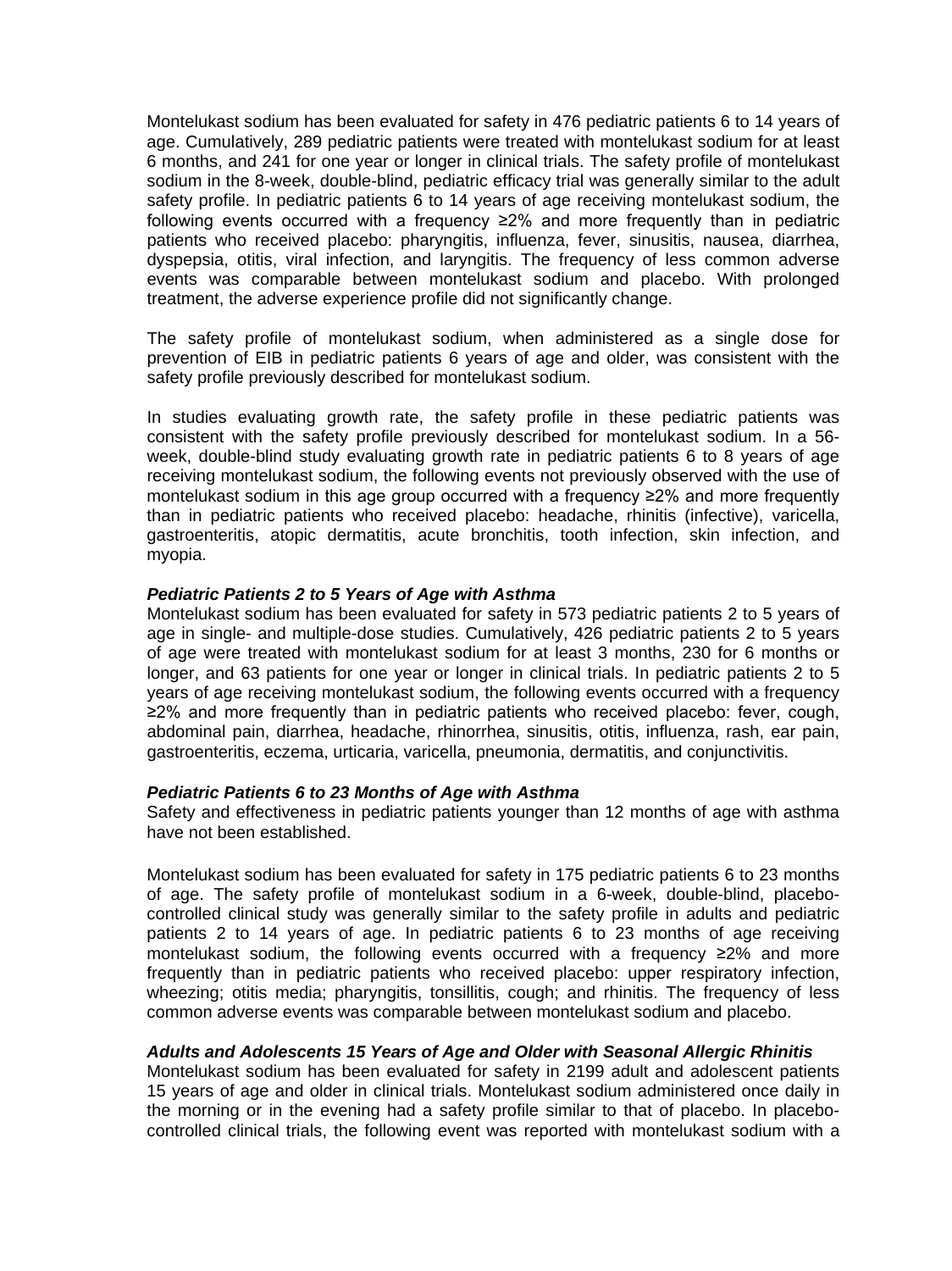frequency ≥1% and at an incidence greater than placebo: upper respiratory infection, 1.9% of patients receiving montelukast sodium vs. 1.5% of patients receiving placebo. In a 4 week, placebo-controlled clinical study, the safety profile was consistent with that observed in 2-week studies. The incidence of somnolence was similar to that of placebo in all studies.

## *Pediatric Patients 2 to 14 Years of Age with Seasonal Allergic Rhinitis*

Montelukast sodium has been evaluated in 280 pediatric patients 2 to 14 years of age in a 2-week, multicenter, double-blind, placebo-controlled, parallel-group safety study. Montelukast sodium administered once daily in the evening had a safety profile similar to that of placebo. In this study, the following events occurred with a frequency ≥2% and at an incidence greater than placebo: headache, otitis media, pharyngitis, and upper respiratory infection.

## *Adults and Adolescents 15 Years of Age and Older with Perennial Allergic Rhinitis*

Montelukast sodium has been evaluated for safety in 3357 adult and adolescent patients 15 years of age and older with perennial allergic rhinitis of whom 1632 received montelukast sodium in two, 6-week, clinical studies. Montelukast sodium administered once daily had a safety profile consistent with that observed in patients with seasonal allergic rhinitis and similar to that of placebo. In these two studies, the following events were reported with montelukast sodium with a frequency ≥1% and at an incidence greater than placebo: sinusitis, upper respiratory infection, sinus headache, cough, epistaxis, and increased ALT. The incidence of somnolence was similar to that of placebo.

## *Pediatric Patients 6 Months to 14 Years of Age with Perennial Allergic Rhinitis*

The safety in patients 2 to 14 years of age with perennial allergic rhinitis is supported by the safety in patients 2 to 14 years of age with seasonal allergic rhinitis. The safety in patients 6 to 23 months of age is supported by data from pharmacokinetic and safety and efficacy studies in asthma in this pediatric population and from adult pharmacokinetic studies.

## <span id="page-6-0"></span>**6.2 Post-Marketing Experience**

The following adverse reactions have been identified during post-approval use of montelukast sodium. Because these reactions are reported voluntarily from a population of uncertain size, it is not always possible to reliably estimate their frequency or establish a causal relationship to drug exposure.

*Blood and lymphatic system disorders:* increased bleeding tendency, thrombocytopenia.

*Immune system disorders:* hypersensitivity reactions including anaphylaxis, hepatic eosinophilic infiltration.

*Psychiatric disorders:* agitation including aggressive behavior or hostility, anxiousness, depression, disorientation, disturbance in attention, dream abnormalities, hallucinations, insomnia, irritability, memory impairment, restlessness, somnambulism, suicidal thinking and behavior (including suicide), tic, and tremor *[see Warnings and Precautions [\(5.4\)](#page-3-0)]*.

*Nervous system disorders:* drowsiness, paraesthesia/hypoesthesia, seizures.

*Cardiac disorders:* palpitations.

*Respiratory, thoracic and mediastinal disorders:* epistaxis, pulmonary eosinophilia.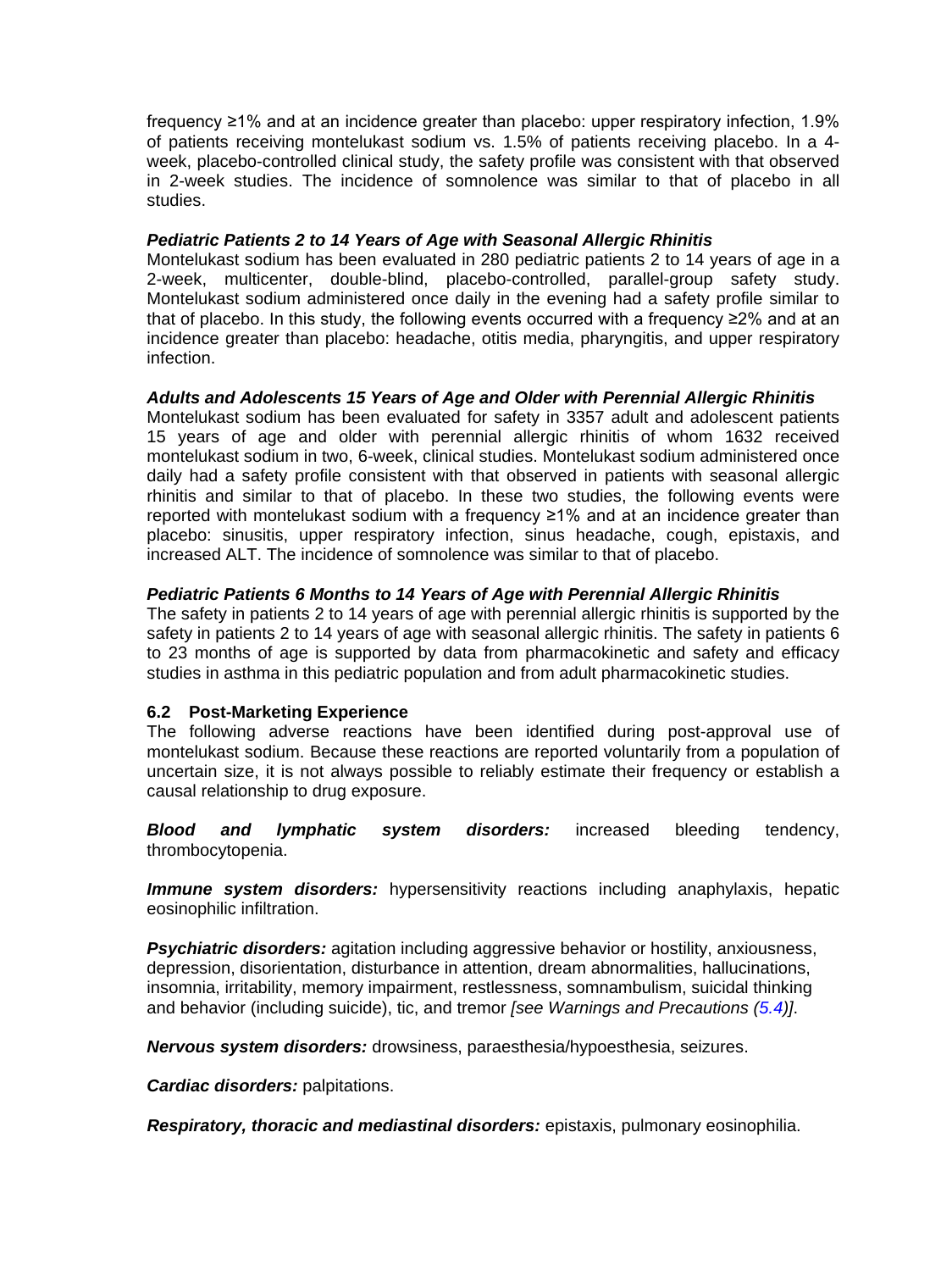*Gastrointestinal disorders:* diarrhea, dyspepsia, nausea, pancreatitis, vomiting.

*Hepatobiliary disorders:* Cases of cholestatic hepatitis, hepatocellular liver-injury, and mixed-pattern liver injury have been reported in patients treated with montelukast sodium. Most of these occurred in combination with other confounding factors, such as use of other medications, or when montelukast sodium was administered to patients who had underlying potential for liver disease such as alcohol use or other forms of hepatitis.

*Skin and subcutaneous tissue disorders:* angioedema, bruising, erythema multiforme, erythema nodosum, pruritus, Stevens-Johnson syndrome/toxic epidermal necrolysis, urticaria.

*Musculoskeletal and connective tissue disorders:* arthralgia, myalgia including muscle cramps.

*Renal and urinary disorders*: enuresis in children.

## *General disorders and administration site conditions:* edema.

Patients with asthma on therapy with montelukast sodium may present with systemic eosinophilia, sometimes presenting with clinical features of vasculitis consistent with Churg-Strauss syndrome, a condition which is often treated with systemic corticosteroid therapy. These events have been sometimes associated with the reduction of oral corticosteroid therapy. Physicians should be alert to eosinophilia, vasculitic rash, worsening pulmonary symptoms, cardiac complications, and/or neuropathy presenting in their patients *[see Warnings and Precautions [\(5.5\)](#page-3-2)]*.

## <span id="page-7-0"></span>**7 DRUG INTERACTIONS**

No dose adjustment is needed when montelukast sodium is co-administered with theophylline, prednisone, prednisolone, oral contraceptives, terfenadine, digoxin, warfarin, gemfibrozil, itraconazole, thyroid hormones, sedative hypnotics, non-steroidal antiinflammatory agents, benzodiazepines, decongestants, and Cytochrome P450 (CYP) enzyme inducers *[see Clinical Pharmacology [\(12.3\)](#page-11-1)]*.

## <span id="page-7-1"></span>**8 USE IN SPECIFIC POPULATIONS**

## <span id="page-7-2"></span>**8.1 Pregnancy**

## *Pregnancy Category B*

There are no adequate and well-controlled studies in pregnant women. Because animal reproduction studies are not always predictive of human response, montelukast sodium should be used during pregnancy only if clearly needed.

## *Teratogenic Effect*

No teratogenicity was observed in rats and rabbits at doses approximately 100 and 110 times, respectively, the maximum recommended daily oral dose in adults based on AUCs *[see Nonclinical Toxicology [\(13.2\)](#page-15-0)].*

During worldwide marketing experience, congenital limb defects have been rarely reported in the offspring of women being treated with montelukast sodium during pregnancy. Most of these women were also taking other asthma medications during their pregnancy. A causal relationship between these events and montelukast sodium has not been established.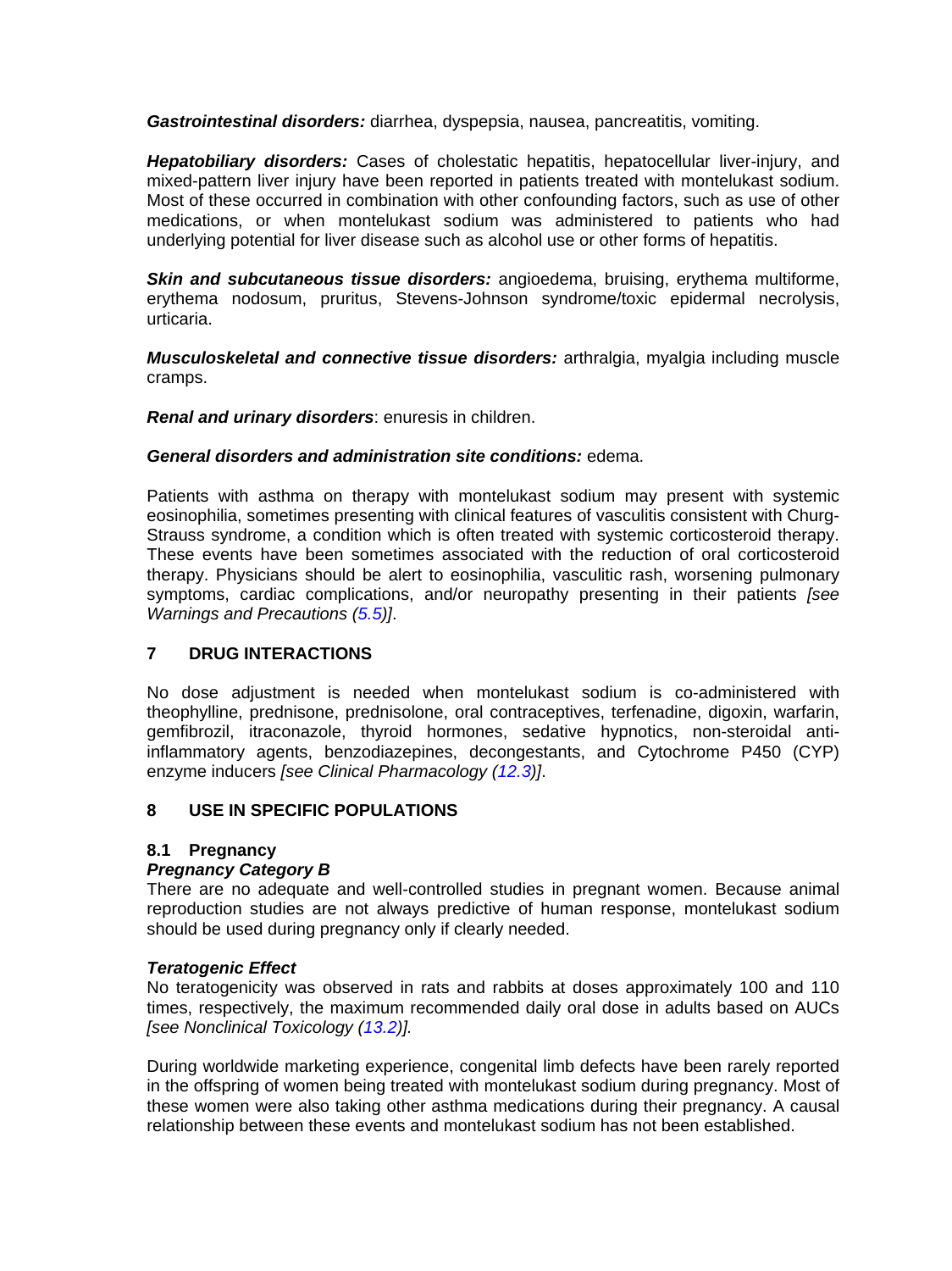## <span id="page-8-0"></span>**8.3 Nursing Mothers**

Studies in rats have shown that montelukast is excreted in milk. It is not known if montelukast is excreted in human milk. Because many drugs are excreted in human milk, caution should be exercised when montelukast sodium is given to a nursing mother.

## <span id="page-8-1"></span>**8.4 Pediatric Use**

Safety and efficacy of montelukast sodium have been established in adequate and wellcontrolled studies in pediatric patients with asthma 6 to 14 years of age. Safety and efficacy profiles in this age group are similar to those seen in adults *[see Adverse Reactions [\(6.1\)](#page-3-4), Clinical Pharmacology, Special Populations [\(12.3\)](#page-11-1), and Clinical Studies [\(14.1,](#page-15-2) [14.2\)](#page-18-0)].*

The efficacy of montelukast sodium for the treatment of seasonal allergic rhinitis in pediatric patients 2 to 14 years of age and for the treatment of perennial allergic rhinitis in pediatric patients 6 months to 14 years of age is supported by extrapolation from the demonstrated efficacy in patients 15 years of age and older with allergic rhinitis as well as the assumption that the disease course, pathophysiology and the drug's effect are substantially similar among these populations.

The safety of montelukast sodium 4-mg chewable tablets in pediatric patients 2 to 5 years of age with asthma has been demonstrated by adequate and well-controlled data *[see Adverse Reactions [\(6.1\)](#page-3-4)].* Efficacy of montelukast sodium in this age group is extrapolated from the demonstrated efficacy in patients 6 years of age and older with asthma and is based on similar pharmacokinetic data, as well as the assumption that the disease course, pathophysiology and the drug's effect are substantially similar among these populations. Efficacy in this age group is supported by exploratory efficacy assessments from a large, well-controlled safety study conducted in patients 2 to 5 years of age.

The safety of montelukast sodium 4 mg and 5 mg chewable tablets in pediatric patients aged 2 to 14 years with allergic rhinitis is supported by data from studies conducted in pediatric patients aged 2 to 14 years with asthma. A safety study in pediatric patients 2 to 14 years of age with seasonal allergic rhinitis demonstrated a similar safety profile *[see Adverse Reactions [\(6.1\)](#page-3-4)].* 

The safety and effectiveness in pediatric patients below the age of 12 months with asthma, 6 months with perennial allergic rhinitis, and 6 years with exercise-induced bronchoconstriction have not been established.

## *Growth Rate in Pediatric Patients*

A 56-week, multi-center, double-blind, randomized, active- and placebo-controlled parallel group study was conducted to assess the effect of montelukast sodium on growth rate in 360 patients with mild asthma, aged 6 to 8 years. Treatment groups included montelukast 5 mg once daily, placebo, and beclomethasone dipropionate administered as 168 mcg twice daily with a spacer device. For each subject, a growth rate was defined as the slope of a linear regression line fit to the height measurements over 56 weeks. The primary comparison was the difference in growth rates between montelukast sodium and placebo groups. Growth rates, expressed as least-squares (LS) mean (95% CI) in cm/year, for the montelukast sodium, placebo, and beclomethasone treatment groups were 5.67 (5.46, 5.88), 5.64 (5.42, 5.86), and 4.86 (4.64, 5.08), respectively. The differences in growth rates, expressed as least-squares (LS) mean (95% CI) in cm/year, for montelukast sodium minus placebo, beclomethasone minus placebo, and montelukast sodium minus beclomethasone treatment groups were 0.03 (-0.26, 0.31), -0.78 (-1.06, -0.49); and 0.81 (0.53, 1.09),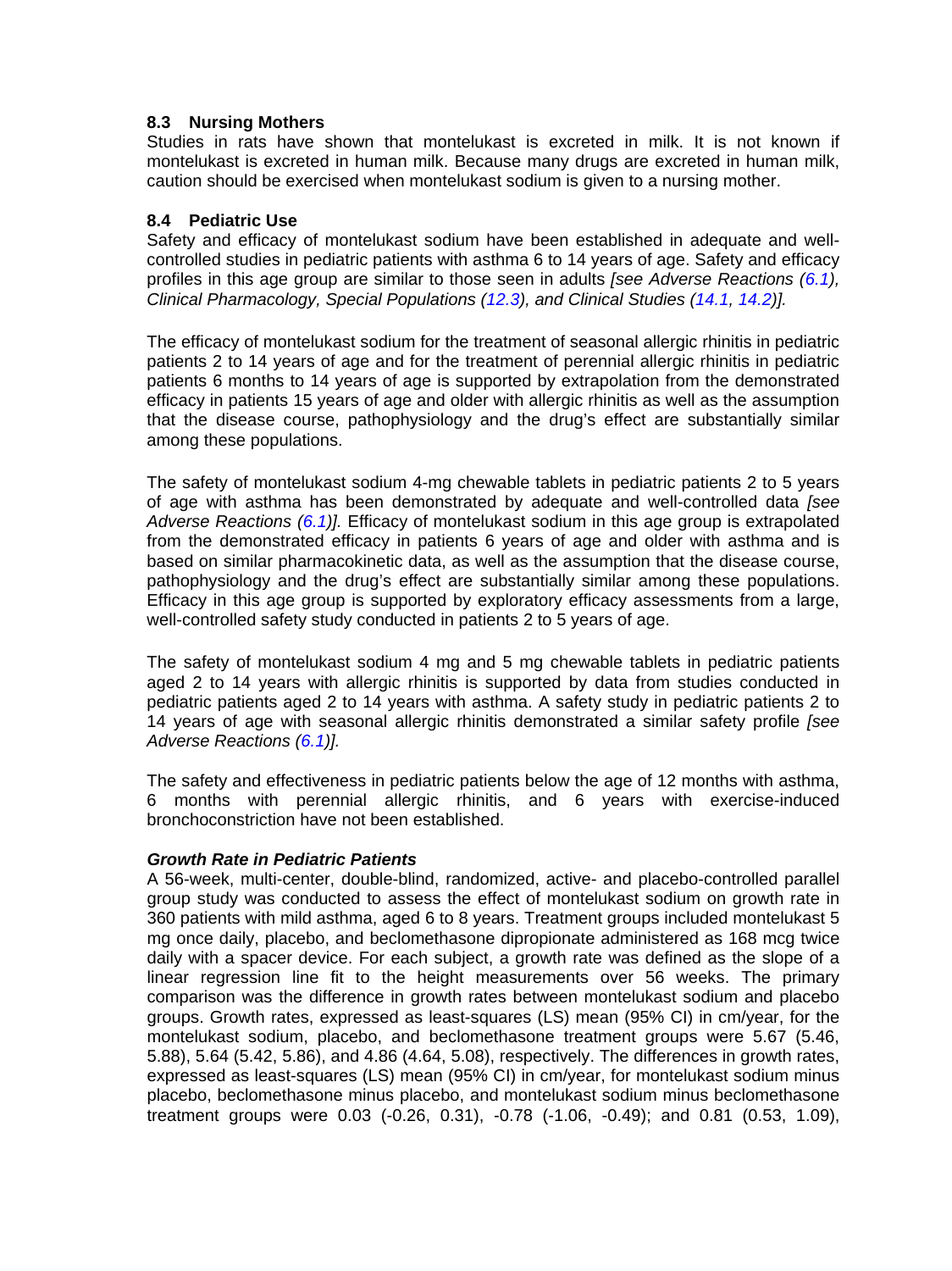respectively. Growth rate (expressed as mean change in height over time) for each treatment group is shown in FIGURE 1.



## <span id="page-9-0"></span>**8.5 Geriatric Use**

Of the total number of subjects in clinical studies of montelukast, 3.5% were 65 years of age and over, and 0.4% were 75 years of age and over. No overall differences in safety or effectiveness were observed between these subjects and younger subjects, and other reported clinical experience has not identified differences in responses between the elderly and younger patients, but greater sensitivity of some older individuals cannot be ruled out. The pharmacokinetic profile and the oral bioavailability of a single 10-mg oral dose of montelukast are similar in elderly and younger adults. The plasma half-life of montelukast is slightly longer in the elderly. No dosage adjustment in the elderly is required.

## <span id="page-9-1"></span>**8.6 Hepatic Insufficiency**

No dosage adjustment is required in patients with mild-to-moderate hepatic insufficiency *[see Clinical Pharmacology [\(12.3\)](#page-11-1)].*

## <span id="page-9-2"></span>**8.7 Renal Insufficiency**

No dosage adjustment is recommended in patients with renal insufficiency *[see Clinical Pharmacology [\(12.3\)](#page-11-1)*].

# <span id="page-9-3"></span>**10 OVERDOSAGE**

No specific information is available on the treatment of overdosage with montelukast sodium. In chronic asthma studies, montelukast has been administered at doses up to 200 mg/day to adult patients for 22 weeks and, in short-term studies, up to 900 mg/day to patients for approximately a week without clinically important adverse experiences. In the event of overdose, it is reasonable to employ the usual supportive measures; e.g., remove unabsorbed material from the gastrointestinal tract, employ clinical monitoring, and institute supportive therapy, if required.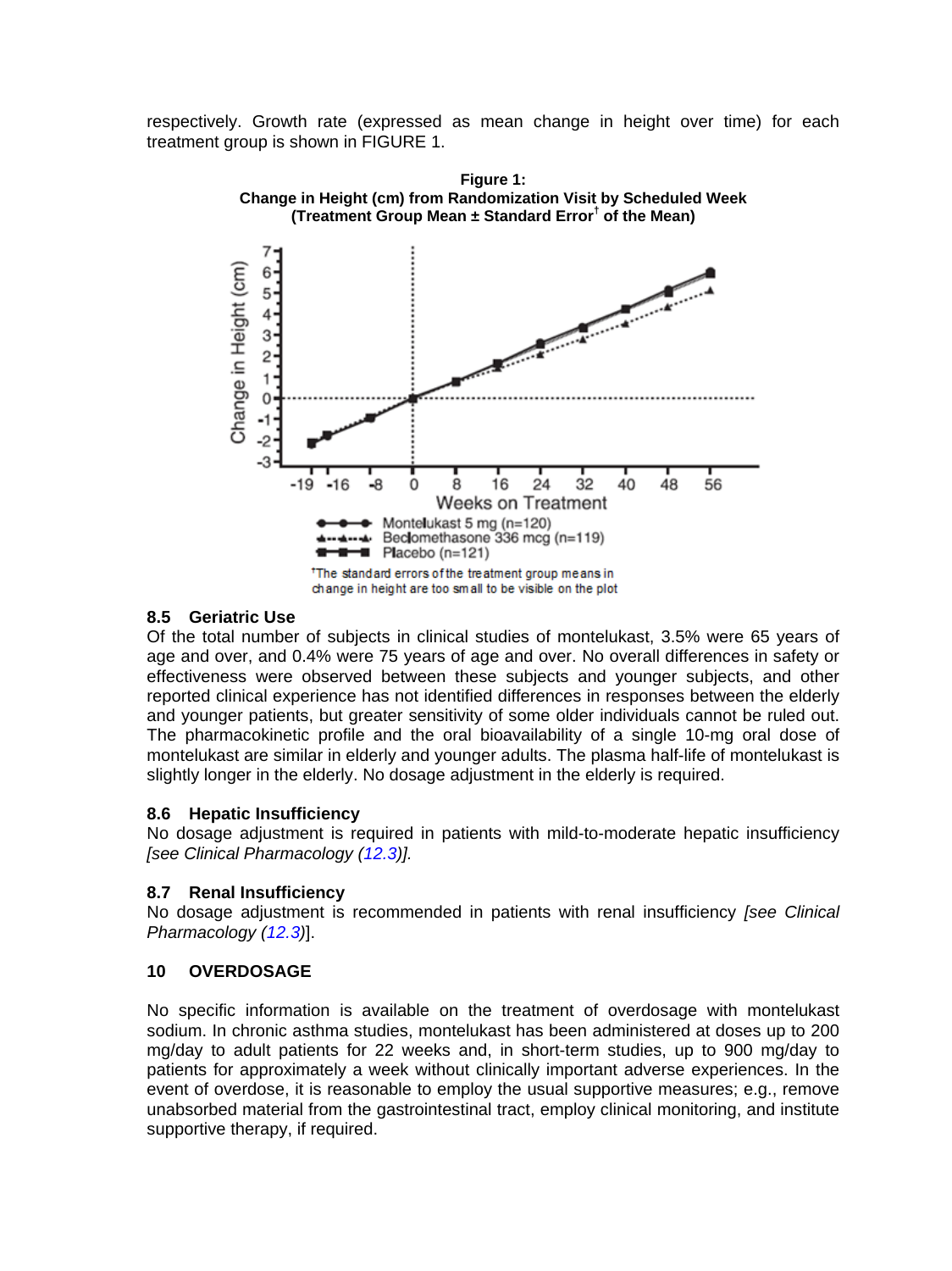There have been reports of acute overdosage in post-marketing experience and clinical studies with montelukast sodium. These include reports in adults and children with a dose as high as 1,000 mg. The clinical and laboratory findings observed were consistent with the safety profile in adults and pediatric patients. There were no adverse experiences in the majority of overdosage reports. The most frequently occurring adverse experiences were consistent with the safety profile of montelukast sodium and included abdominal pain, somnolence, thirst, headache, vomiting and psychomotor hyperactivity.

It is not known whether montelukast is removed by peritoneal dialysis or hemodialysis.

## <span id="page-10-0"></span>**11 DESCRIPTION**

Montelukast sodium, the active ingredient in montelukast sodium tablets, USP and montelukast sodium chewable tablets, USP, is a selective and orally active leukotriene receptor antagonist that inhibits the cysteinyl leukotriene  $CysLT<sub>1</sub>$  receptor.

Montelukast sodium is described chemically as [*R*-(*E*)]-1-[[[1-[3-[2-(7-chloro-2-quinolinyl) ethenyl]phenyl]-3-[2-(1-hydroxy-1-methylethyl)phenyl]propyl]thio]methyl]cyclopropaneacetic acid, monosodium salt.

The molecular formula is  $C_{35}H_{35}CINNaO_3S$ , and its molecular weight is 608.18. The structural formula is:



Montelukast sodium is a hygroscopic, optically active, white to off-white powder. Montelukast sodium is freely soluble in ethanol, methanol, and water and practically insoluble in acetonitrile.

Each 10 mg film-coated montelukast sodium tablet, USP contains 10.4 mg montelukast sodium, which is equivalent to 10 mg of montelukast, and the following inactive ingredients: anhydrous lactose, microcrystalline cellulose, croscarmellose sodium, colloidal silicon dioxide, and magnesium stearate. The film coating consists of: ferric oxide red, ferric oxide yellow, hydroxypropyl methylcellulose, hydroxypropyl cellulose and titanium dioxide.

Each 4 mg and 5 mg montelukast sodium chewable tablet, USP contains 4.2 and 5.2 mg montelukast sodium, respectively, which are equivalent to 4 and 5 mg of montelukast, respectively. Both chewable tablets contain the following inactive ingredients: ferric oxide red, mannitol, microcrystalline cellulose, croscarmellose sodium, cherry flavor, aspartame, and magnesium stearate.

## <span id="page-10-1"></span>**12 CLINICAL PHARMACOLOGY**

## <span id="page-10-2"></span>**12.1 Mechanism of Action**

The cysteinyl leukotrienes (LTC<sub>4</sub>, LTD<sub>4</sub>, LTE<sub>4</sub>) are products of arachidonic acid metabolism and are released from various cells, including mast cells and eosinophils. These eicosanoids bind to cysteinyl leukotriene (CysLT) receptors. The CysLT type-1 (CysLT<sub>1</sub>)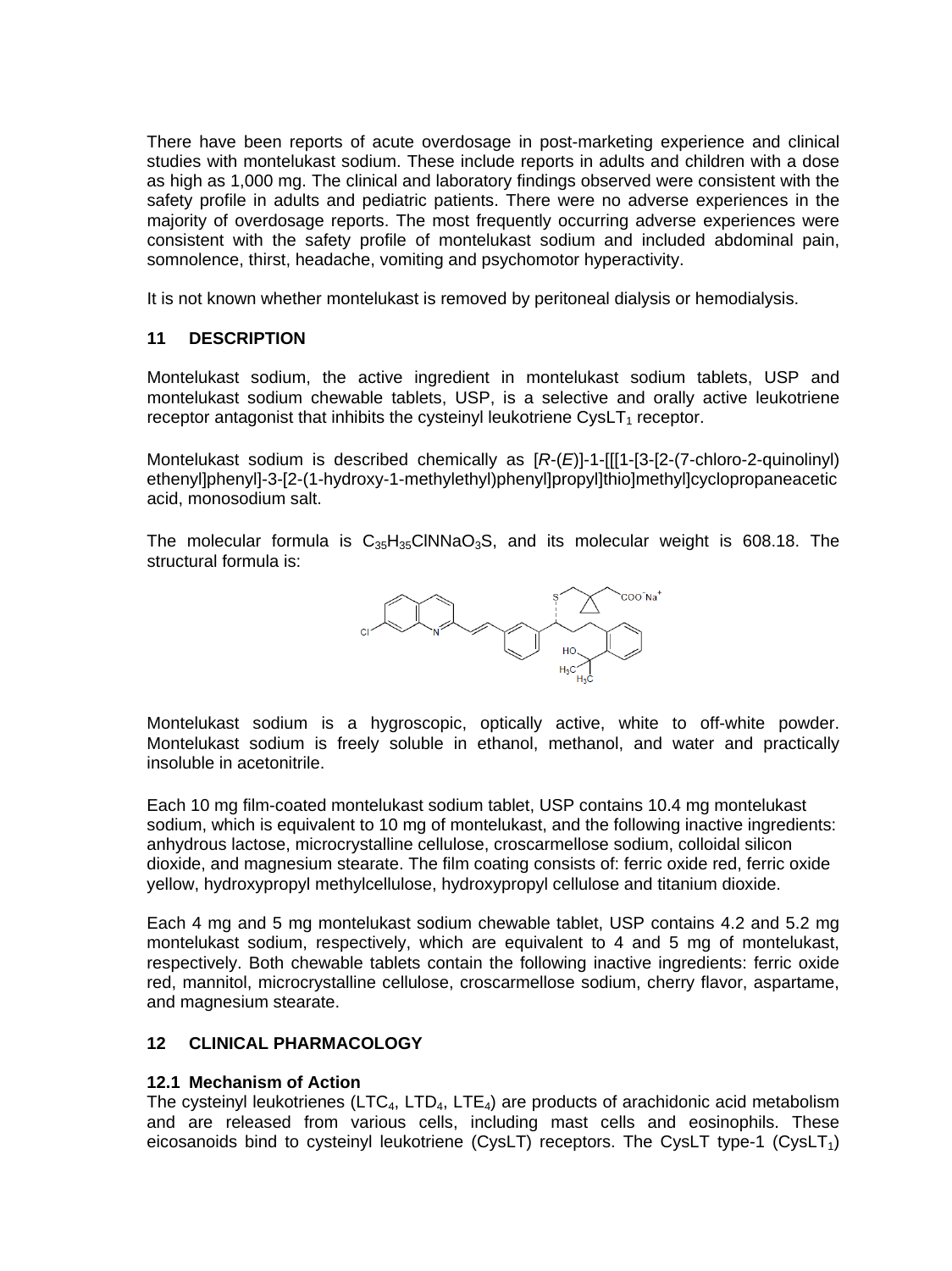receptor is found in the human airway (including airway smooth muscle cells and airway macrophages) and on other pro-inflammatory cells (including eosinophils and certain myeloid stem cells). CysLTs have been correlated with the pathophysiology of asthma and allergic rhinitis. In asthma, leukotriene-mediated effects include airway edema, smooth muscle contraction, and altered cellular activity associated with the inflammatory process. In allergic rhinitis, CysLTs are released from the nasal mucosa after allergen exposure during both early- and late-phase reactions and are associated with symptoms of allergic rhinitis.

Montelukast is an orally active compound that binds with high affinity and selectivity to the  $C$ vsLT<sub>1</sub> receptor (in preference to other pharmacologically important airway receptors, such as the prostanoid, cholinergic, or β-adrenergic receptor). Montelukast inhibits physiologic actions of  $LTD<sub>4</sub>$  at the CysLT<sub>1</sub> receptor without any agonist activity.

## <span id="page-11-0"></span>**12.2 Pharmacodynamics**

Montelukast causes inhibition of airway cysteinyl leukotriene receptors as demonstrated by the ability to inhibit bronchoconstriction due to inhaled LTD**<sup>4</sup>** in asthmatics. Doses as low as 5 mg cause substantial blockage of LTD4-induced bronchoconstriction. In a placebocontrolled, crossover study (n=12), montelukast sodium inhibited early- and late-phase bronchoconstriction due to antigen challenge by 75% and 57%, respectively.

The effect of montelukast sodium on eosinophils in the peripheral blood was examined in clinical trials. In patients with asthma aged 2 years and older who received montelukast sodium, a decrease in mean peripheral blood eosinophil counts ranging from 9% to 15% was noted, compared with placebo, over the double-blind treatment periods. In patients with seasonal allergic rhinitis aged 15 years and older who received montelukast sodium, a mean increase of 0.2% in peripheral blood eosinophil counts was noted, compared with a mean increase of 12.5% in placebo-treated patients, over the double-blind treatment periods; this reflects a mean difference of 12.3% in favor of montelukast sodium. The relationship between these observations and the clinical benefits of montelukast noted in the clinical trials is not known *[see Clinical Studies [\(14\)](#page-15-1)].*

# <span id="page-11-1"></span>**12.3 Pharmacokinetics**

## *Absorption*

Montelukast is rapidly absorbed following oral administration. After administration of the 10 mg film-coated tablet to fasted adults, the mean peak montelukast plasma concentration  $(C_{\text{max}})$  is achieved in 3 to 4 hours (T<sub>max</sub>). The mean oral bioavailability is 64%. The oral bioavailability and  $C_{\text{max}}$  are not influenced by a standard meal in the morning.

For the 5-mg chewable tablet, the mean  $C_{max}$  is achieved in 2 to 2.5 hours after administration to adults in the fasted state. The mean oral bioavailability is 73% in the fasted state versus 63% when administered with a standard meal in the morning.

For the 4-mg chewable tablet, the mean  $C_{\text{max}}$  is achieved 2 hours after administration in pediatric patients 2 to 5 years of age in the fasted state.

The safety and efficacy of montelukast sodium in patients with asthma were demonstrated in clinical trials in which the 10-mg film-coated tablet and 5-mg chewable tablet formulations were administered in the evening without regard to the time of food ingestion. The safety of montelukast sodium in patients with asthma was also demonstrated in clinical trials in which the 4-mg chewable tablet was administered in the evening without regard to the time of food ingestion. The safety and efficacy of montelukast sodium in patients with seasonal allergic rhinitis were demonstrated in clinical trials in which the 10-mg film-coated tablet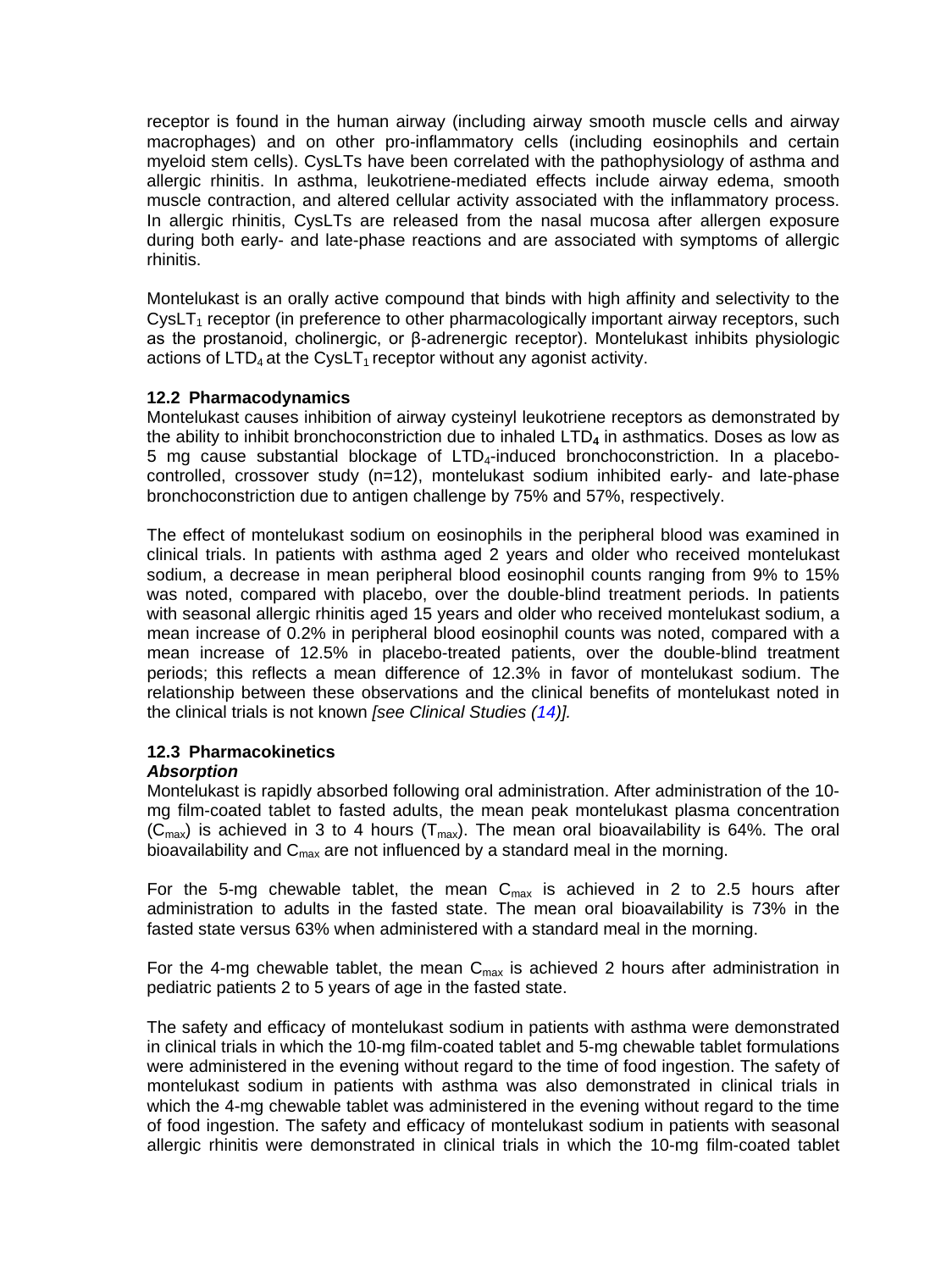was administered in the morning or evening without regard to the time of food ingestion.

The comparative pharmacokinetics of montelukast when administered as two 5-mg chewable tablets versus one 10-mg film-coated tablet have not been evaluated.

#### *Distribution*

Montelukast is more than 99% bound to plasma proteins. The steady state volume of distribution of montelukast averages 8 to 11 liters. Studies in rats with radiolabeled montelukast indicate minimal distribution across the blood-brain barrier. In addition, concentrations of radiolabeled material at 24 hours postdose were minimal in all other tissues.

## *Metabolism*

Montelukast is extensively metabolized. In studies with therapeutic doses, plasma concentrations of metabolites of montelukast are undetectable at steady state in adults and pediatric patients.

*In vitro* studies using human liver microsomes indicate that CYP3A4, 2C8, and 2C9 are involved in the metabolism of montelukast. At clinically relevant concentrations, 2C8 appears to play a major role in the metabolism of montelukast.

## *Elimination*

The plasma clearance of montelukast averages 45 mL/min in healthy adults. Following an oral dose of radiolabeled montelukast, 86% of the radioactivity was recovered in 5-day fecal collections and <0.2% was recovered in urine. Coupled with estimates of montelukast oral bioavailability, this indicates that montelukast and its metabolites are excreted almost exclusively via the bile.

In several studies, the mean plasma half-life of montelukast ranged from 2.7 to 5.5 hours in healthy young adults. The pharmacokinetics of montelukast are nearly linear for oral doses up to 50 mg. During once-daily dosing with 10-mg montelukast, there is little accumulation of the parent drug in plasma (14%).

#### *Special Populations*

*Hepatic Insufficiency:* Patients with mild-to-moderate hepatic insufficiency and clinical evidence of cirrhosis had evidence of decreased metabolism of montelukast resulting in 41% (90% CI=7%, 85%) higher mean montelukast AUC following a single 10-mg dose. The elimination of montelukast was slightly prolonged compared with that in healthy subjects (mean half-life, 7.4 hours). No dosage adjustment is required in patients with mild-tomoderate hepatic insufficiency. The pharmacokinetics of montelukast sodium in patients with more severe hepatic impairment or with hepatitis have not been evaluated.

*Renal Insufficiency:* Since montelukast and its metabolites are not excreted in the urine, the pharmacokinetics of montelukast were not evaluated in patients with renal insufficiency. No dosage adjustment is recommended in these patients.

*Gender:* The pharmacokinetics of montelukast are similar in males and females.

*Race:* Pharmacokinetic differences due to race have not been studied.

*Adolescents and Pediatric Patients:* Pharmacokinetic studies evaluated the systemic exposure of the 4-mg chewable tablets in pediatric patients 2 to 5 years of age, the 5-mg chewable tablets in pediatric patients 6 to 14 years of age, and the 10-mg film-coated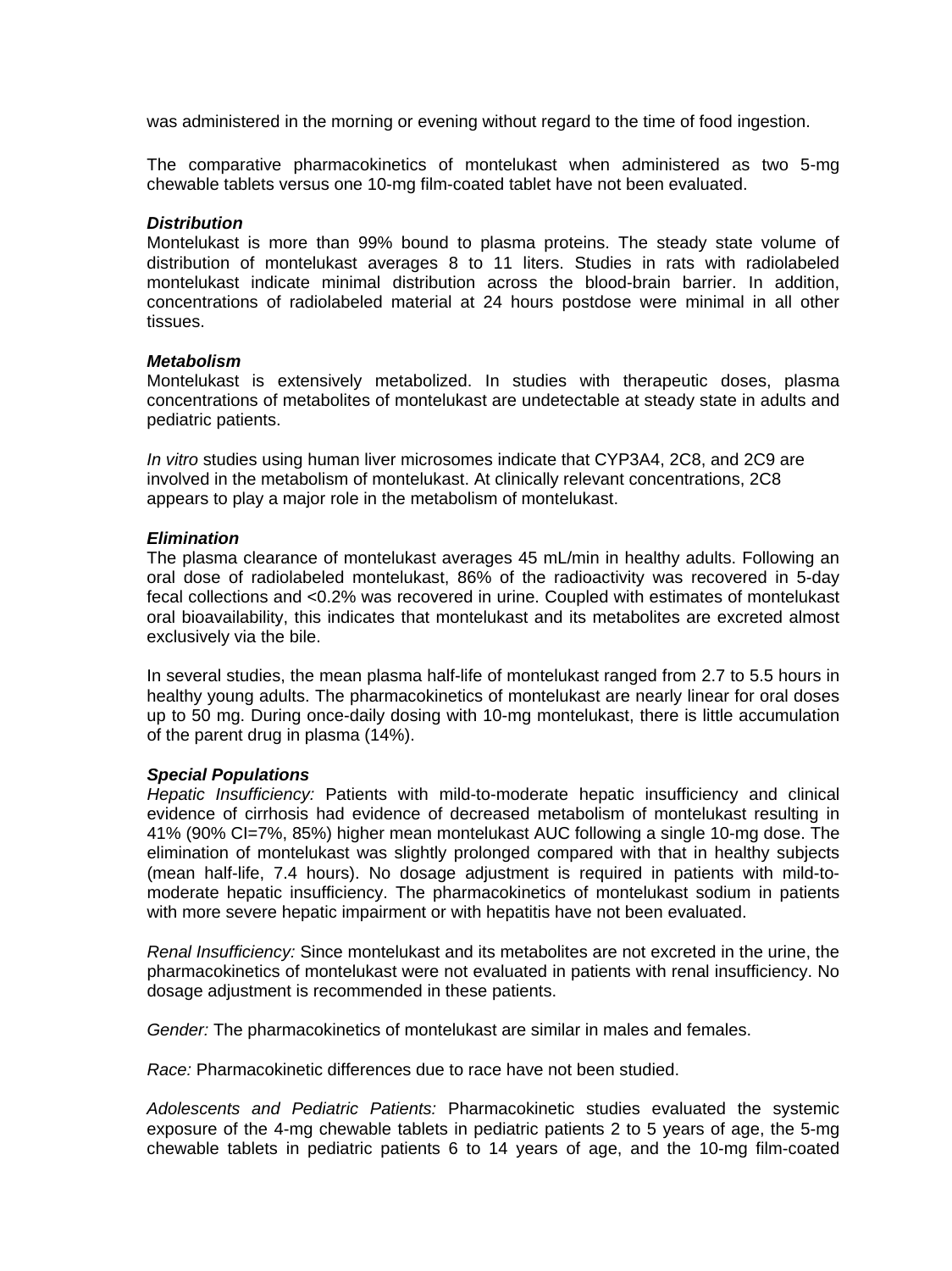tablets in young adults and adolescents ≥15 years of age.

The plasma concentration profile of montelukast following administration of the 10-mg filmcoated tablet is similar in adolescents ≥15 years of age and young adults. The 10-mg filmcoated tablet is recommended for use in patients ≥15 years of age.

The mean systemic exposure of the 4-mg chewable tablet in pediatric patients 2 to 5 years of age and the 5-mg chewable tablets in pediatric patients 6 to 14 years of age is similar to the mean systemic exposure of the 10-mg film-coated tablet in adults. The 5-mg chewable tablet should be used in pediatric patients 6 to 14 years of age and the 4-mg chewable tablet should be used in pediatric patients 2 to 5 years of age.

In children 6 to 11 months of age, the systemic exposure to montelukast and the variability of plasma montelukast concentrations were higher than those observed in adults. Based on population analyses, the mean AUC (4296 ng•hr/mL [range 1200 to 7153]) was 60% higher and the mean  $C_{\text{max}}$  (667 ng/mL [range 201 to 1058]) was 89% higher than those observed in adults (mean AUC 2689 ng•hr/mL [range 1521 to 4595]) and mean  $C_{\text{max}}$  (353 ng/mL [range 180 to 548]). The systemic exposure in children 12 to 23 months of age was less variable, but was still higher than that observed in adults. The mean AUC (3574 ng•hr/mL [range 2229 to 5408]) was 33% higher and the mean  $C_{\text{max}}$  (562 ng/mL [range 296 to 814]) was 60% higher than those observed in adults. Safety and tolerability of montelukast in a single-dose pharmacokinetic study in 26 children 6 to 23 months of age were similar to that of patients two years and above *[see Adverse Reactions [\(6.1\)](#page-3-4)].* The 4-mg oral granule formulation should be used for pediatric patients 12 to 23 months of age for the treatment of asthma, or for pediatric patients 6 to 23 months of age for the treatment of perennial allergic rhinitis. Since the 4-mg oral granule formulation is bioequivalent to the 4-mg chewable tablet, it can also be used as an alternative formulation to the 4-mg chewable tablet in pediatric patients 2 to 5 years of age.

## *Drug-Drug Interactions*

*Theophylline, Prednisone, and Prednisolone:* Montelukast sodium has been administered with other therapies routinely used in the prophylaxis and chronic treatment of asthma with no apparent increase in adverse reactions. In drug-interaction studies, the recommended clinical dose of montelukast did not have clinically important effects on the pharmacokinetics of the following drugs: theophylline, prednisone, and prednisolone.

Montelukast at a dose of 10 mg once daily dosed to pharmacokinetic steady state, did not cause clinically significant changes in the kinetics of a single intravenous dose of theophylline [predominantly a cytochrome P450 (CYP) 1A2 substrate]. Montelukast at doses of ≥100 mg daily dosed to pharmacokinetic steady state, did not cause any clinically significant change in plasma profiles of prednisone or prednisolone following administration of either oral prednisone or intravenous prednisolone.

*Oral Contraceptives, Terfenadine, Digoxin, and Warfarin:* In drug interaction studies, the recommended clinical dose of montelukast did not have clinically important effects on the pharmacokinetics of the following drugs: oral contraceptives (norethindrone 1 mg/ethinyl estradiol 35 mcg), terfenadine, digoxin, and warfarin. Montelukast at doses of ≥100 mg daily dosed to pharmacokinetic steady state did not significantly alter the plasma concentrations of either component of an oral contraceptive containing norethindrone 1 mg/ethinyl estradiol 35 mcg. Montelukast at a dose of 10 mg once daily dosed to pharmacokinetic steady state did not change the plasma concentration profile of terfenadine (a substrate of CYP3A4) or fexofenadine, the carboxylated metabolite, and did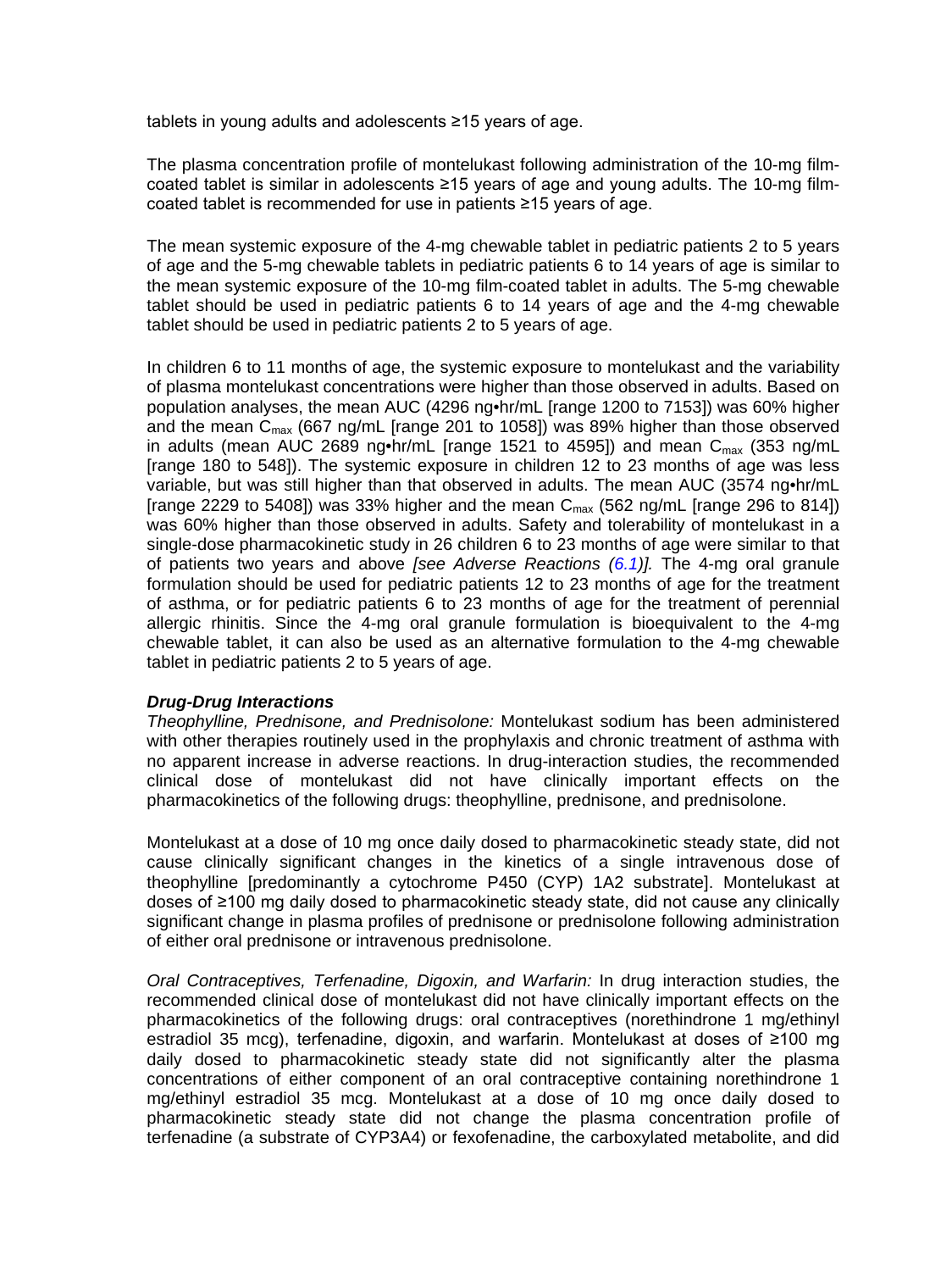not prolong the QTc interval following co-administration with terfenadine 60 mg twice daily; did not change the pharmacokinetic profile or urinary excretion of immunoreactive digoxin; did not change the pharmacokinetic profile of warfarin (primarily a substrate of CYP2C9, 3A4 and 1A2) or influence the effect of a single 30-mg oral dose of warfarin on prothrombin time or the International Normalized Ratio (INR).

*Thyroid Hormones, Sedative Hypnotics, Non-Steroidal Anti-Inflammatory Agents, Benzodiazepines, and Decongestants:* Although additional specific interaction studies were not performed, montelukast was used concomitantly with a wide range of commonly prescribed drugs in clinical studies without evidence of clinical adverse interactions. These medications included thyroid hormones, sedative hypnotics, non-steroidal anti-inflammatory agents, benzodiazepines, and decongestants.

*Cytochrome P450 (CYP) Enzyme Inducers:* Phenobarbital, which induces hepatic metabolism, decreased the area under the plasma concentration curve (AUC) of montelukast approximately 40% following a single 10-mg dose of montelukast. No dosage adjustment for montelukast sodium is recommended. It is reasonable to employ appropriate clinical monitoring when potent CYP enzyme inducers, such as phenobarbital or rifampin, are co-administered with montelukast sodium.

*Effect of Montelukast on Cytochrome P450 (CYP) Enzymes:* Montelukast is a potent inhibitor of CYP2C8 *in vitro.* However, data from a clinical drug-drug interaction study involving montelukast and rosiglitazone (a probe substrate representative of drugs primarily metabolized by CYP2C8) in 12 healthy individuals demonstrated that the pharmacokinetics of rosiglitazone are not altered when the drugs are coadministered, indicating that montelukast does not inhibit CYP2C8 *in vivo.* Therefore, montelukast is not anticipated to alter the metabolism of drugs metabolized by this enzyme (e.g., paclitaxel, rosiglitazone, and repaglinide). Based on further *in vitro* results in human liver microsomes, therapeutic plasma concentrations of montelukast do not inhibit CYP 3A4, 2C9, 1A2, 2A6, 2C19, or 2D6.

*Cytochrome P450 (CYP) Enzyme Inhibitors: In vitro* studies have shown that montelukast is a substrate of CYP 2C8, 2C9, and 3A4. Co-administration of montelukast with itraconazole, a strong CYP 3A4 inhibitor, resulted in no significant increase in the systemic exposure of montelukast. Data from a clinical drug-drug interaction study involving montelukast and gemfibrozil (an inhibitor of both CYP 2C8 and 2C9) demonstrated that gemfibrozil, at a therapeutic dose, increased the systemic exposure of montelukast by 4.4-fold. Coadministration of itraconazole, gemfibrozil, and montelukast did not further increase the systemic exposure of montelukast. Based on available clinical experience, no dosage adjustment of montelukast is required upon co-administration with gemfibrozil *[see Overdosage [\(10\)](#page-9-3)]*.

# <span id="page-14-0"></span>**13 NONCLINICAL TOXICOLOGY**

## <span id="page-14-1"></span>**13.1 Carcinogenesis, Mutagenesis, Impairment of Fertility**

No evidence of tumorigenicity was seen in carcinogenicity studies of either 2 years in Sprague-Dawley rats or 92 weeks in mice at oral gavage doses up to 200 mg/kg/day or 100 mg/kg/day, respectively. The estimated exposure in rats was approximately 120 and 75 times the AUC for adults and children, respectively, at the maximum recommended daily oral dose. The estimated exposure in mice was approximately 45 and 25 times the AUC for adults and children, respectively, at the maximum recommended daily oral dose.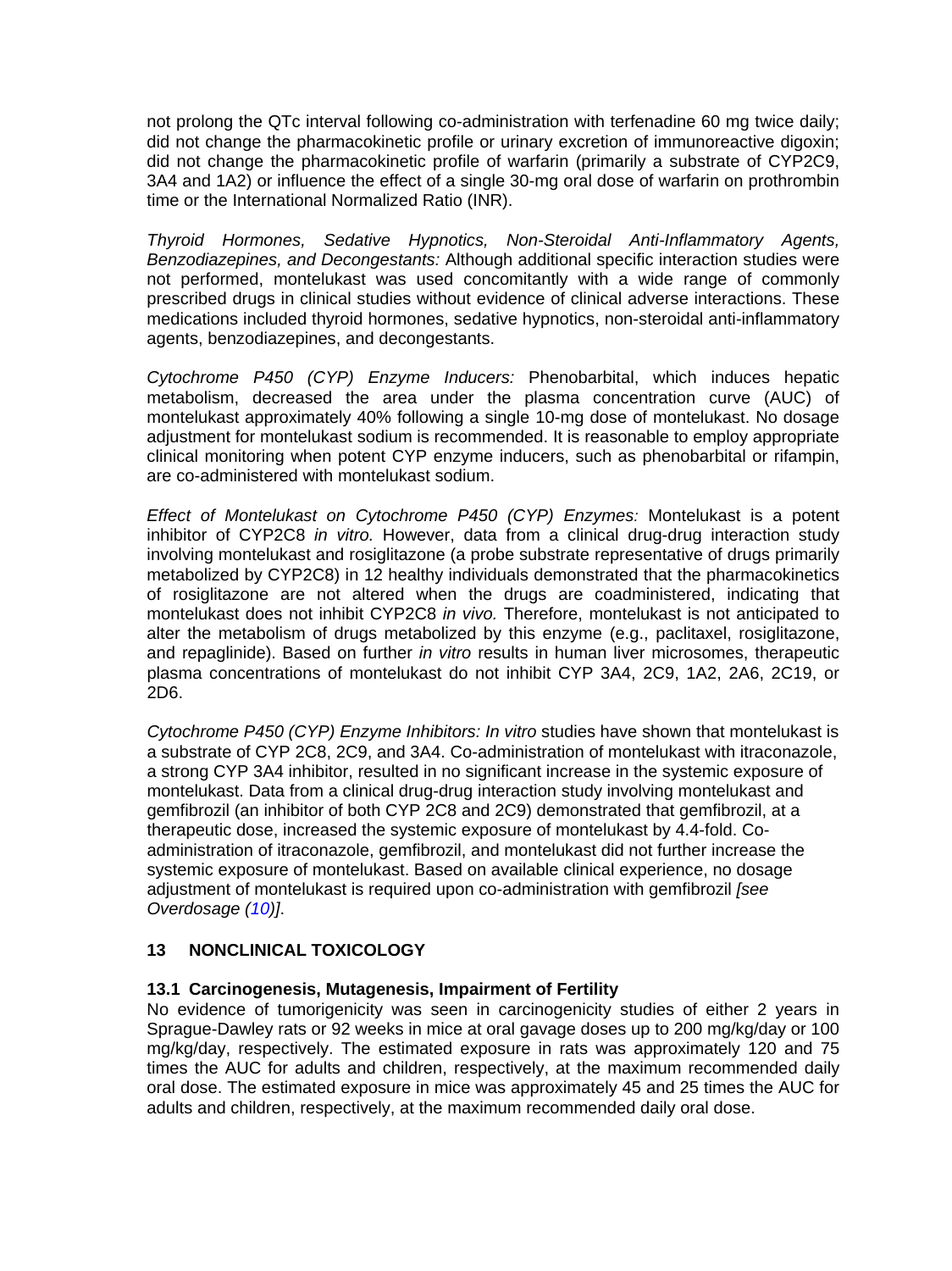Montelukast demonstrated no evidence of mutagenic or clastogenic activity in the following assays: the microbial mutagenesis assay, the V-79 mammalian cell mutagenesis assay, the alkaline elution assay in rat hepatocytes, the chromosomal aberration assay in Chinese hamster ovary cells, and in the *in vivo* mouse bone marrow chromosomal aberration assay.

In fertility studies in female rats, montelukast produced reductions in fertility and fecundity indices at an oral dose of 200 mg/kg (estimated exposure was approximately 70 times the AUC for adults at the maximum recommended daily oral dose). No effects on female fertility or fecundity were observed at an oral dose of 100 mg/kg (estimated exposure was approximately 20 times the AUC for adults at the maximum recommended daily oral dose). Montelukast had no effects on fertility in male rats at oral doses up to 800 mg/kg (estimated exposure was approximately 160 times the AUC for adults at the maximum recommended daily oral dose).

## <span id="page-15-0"></span>**13.2 Animal Toxicology and/or Pharmacology**  *Reproductive Toxicology Studies*

No teratogenicity was observed at oral doses up to 400 mg/kg/day and 300 mg/kg/day in rats and rabbits, respectively. These doses were approximately 100 and 110 times the maximum recommended daily oral dose in adults, respectively, based on AUCs. Montelukast crosses the placenta following oral dosing in rats and rabbits *[see Pregnancy [\(8.1\)](#page-7-2)].*

# <span id="page-15-1"></span>**14 CLINICAL STUDIES**

# <span id="page-15-2"></span>**14.1 Asthma**

# *Adults and Adolescents 15 Years of Age and Older with Asthma*

Clinical trials in adults and adolescents 15 years of age and older demonstrated there is no additional clinical benefit to montelukast doses above 10 mg once daily.

The efficacy of montelukast sodium for the chronic treatment of asthma in adults and adolescents 15 years of age and older was demonstrated in two (U.S. and Multinational) similarly designed, randomized, 12-week, double-blind, placebo-controlled trials in 1576 patients (795 treated with montelukast sodium, 530 treated with placebo, and 251 treated with active control). The median age was 33 years (range 15 to 85); 56.8% were females and 43.2% were males. The ethnic/racial distribution in these studies was 71.6% Caucasian, 17.7% Hispanic, 7.2% other origins and 3.5% Black. Patients had mild or moderate asthma and were non-smokers who required approximately 5 puffs of inhaled βagonist per day on an "as-needed" basis. The patients had a mean baseline percent of predicted forced expiratory volume in 1 second  $(FEV<sub>1</sub>)$  of 66% (approximate range, 40 to 90%). The co-primary endpoints in these trials were  $FEV<sub>1</sub>$  and daytime asthma symptoms. In both studies after 12 weeks, a random subset of patients receiving montelukast sodium was switched to placebo for an additional 3 weeks of double-blind treatment to evaluate for possible rebound effects.

The results of the U.S. trial on the primary endpoint, morning  $FEV<sub>1</sub>$ , expressed as mean percent change from baseline averaged over the 12-week treatment period, are shown in FIGURE 2. Compared with placebo, treatment with one montelukast sodium 10-mg tablet daily in the evening resulted in a statistically significant increase in  $FEV<sub>1</sub>$  percent change from baseline (13.0%-change in the group treated with montelukast sodium vs. 4.2% change in the placebo group,  $p<0.001$ ; the change from baseline in  $FEV<sub>1</sub>$  for montelukast sodium was 0.32 liters compared with 0.10 liters for placebo, corresponding to a betweengroup difference of 0.22 liters (p<0.001, 95% CI 0.17 liters, 0.27 liters). The results of the Multinational trial on  $FEV<sub>1</sub>$  were similar.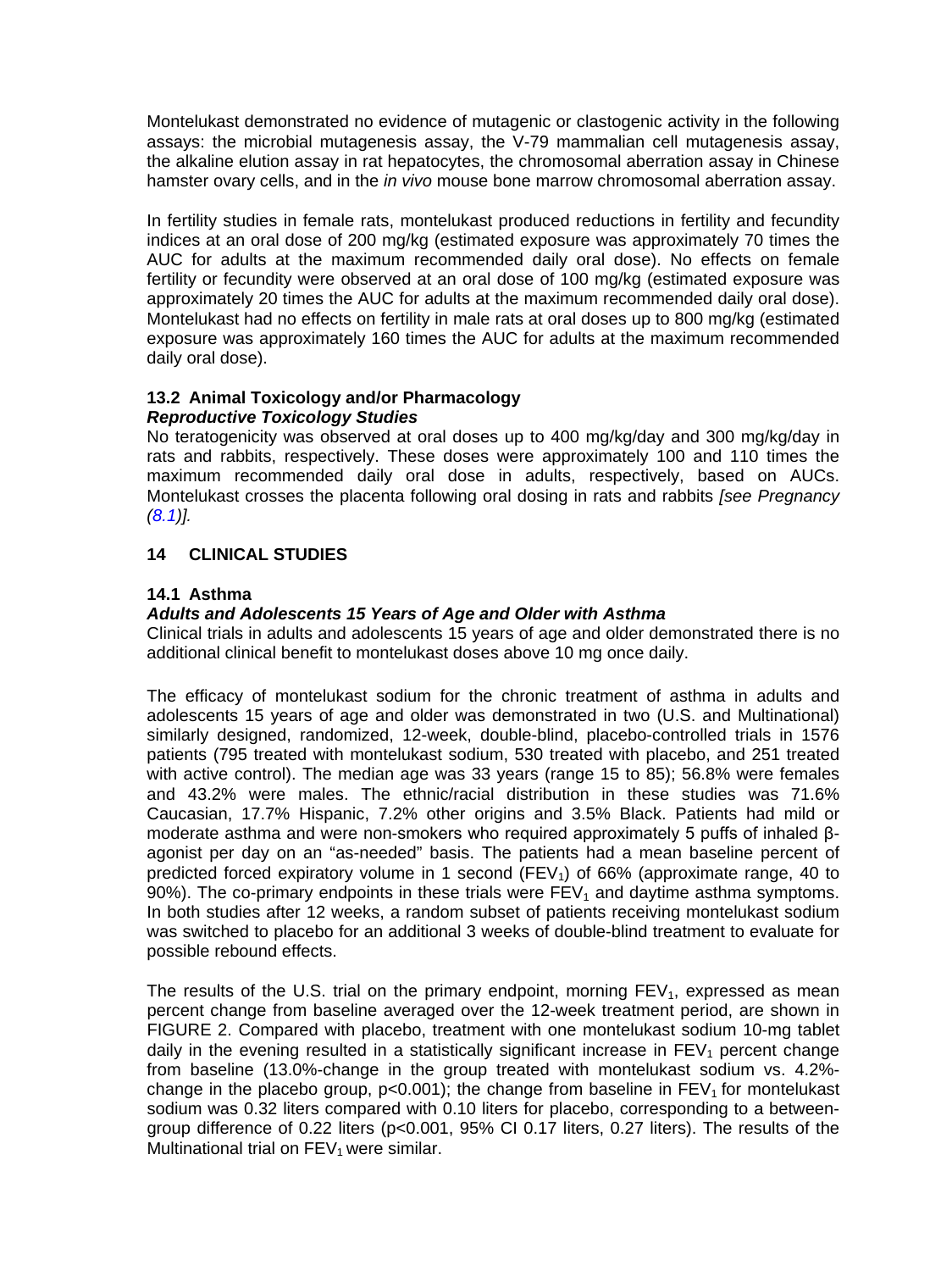

The effect of montelukast sodium on other primary and secondary endpoints, represented by the Multinational study is shown in TABLE 2. Results on these endpoints were similar in the US study.

**Table 2 Effect of Montelukast Sodium on Primary and Secondary Endpoints in a Multinational Placebo-controlled Trial (ANOVA Model)**

|                            | Montelukast Sodium |                 |                 | Placebo |                 |                 |
|----------------------------|--------------------|-----------------|-----------------|---------|-----------------|-----------------|
| Endpoint                   | N                  | <b>Baseline</b> | Mean            | N       | <b>Baseline</b> | Mean            |
|                            |                    |                 | Change          |         |                 | Change          |
|                            |                    |                 | from            |         |                 | from            |
|                            |                    |                 | <b>Baseline</b> |         |                 | <b>Baseline</b> |
| Daytime Asthma Symptoms (0 | 372                | 2.35            | $-0.49*$        | 245     | 2.40            | $-0.26$         |
| to 6 scale)                |                    |                 |                 |         |                 |                 |
| β-agonist (puffs per day)  | 371                | 5.35            | $-1.65*$        | 241     | 5.78            | $-0.42$         |
| AM PEFR (L/min)            | 372                | 339.57          | $25.03*$        | 244     | 335.24          | 1.83            |
| PM PEFR (L/min)            | 372                | 355.23          | $20.13*$        | 244     | 354.02          | $-0.49$         |
| Nocturnal Awakenings       | 285                | 5.46            | $-2.03*$        | 195     | 5.57            | $-0.78$         |
| $(\#/week)$                |                    |                 |                 |         |                 |                 |

**\***p<0.001, compared with placebo

Both studies evaluated the effect of montelukast sodium on secondary outcomes, including asthma attack (utilization of health-care resources such as an unscheduled visit to a doctor's office, emergency room, or hospital; or treatment with oral, intravenous, or intramuscular corticosteroid), and use of oral corticosteroids for asthma rescue. In the Multinational study, significantly fewer patients (15.6% of patients) on montelukast sodium experienced asthma attacks compared with patients on placebo (27.3%, p<0.001). In the US study, 7.8% of patients on montelukast sodium and 10.3% of patients on placebo experienced asthma attacks, but the difference between the two treatment groups was not significant (p=0.334). In the Multinational study, significantly fewer patients (14.8% of patients) on montelukast sodium were prescribed oral corticosteroids for asthma rescue compared with patients on placebo (25.7%, p<0.001). In the US study, 6.9% of patients on montelukast sodium and 9.9% of patients on placebo were prescribed oral corticosteroids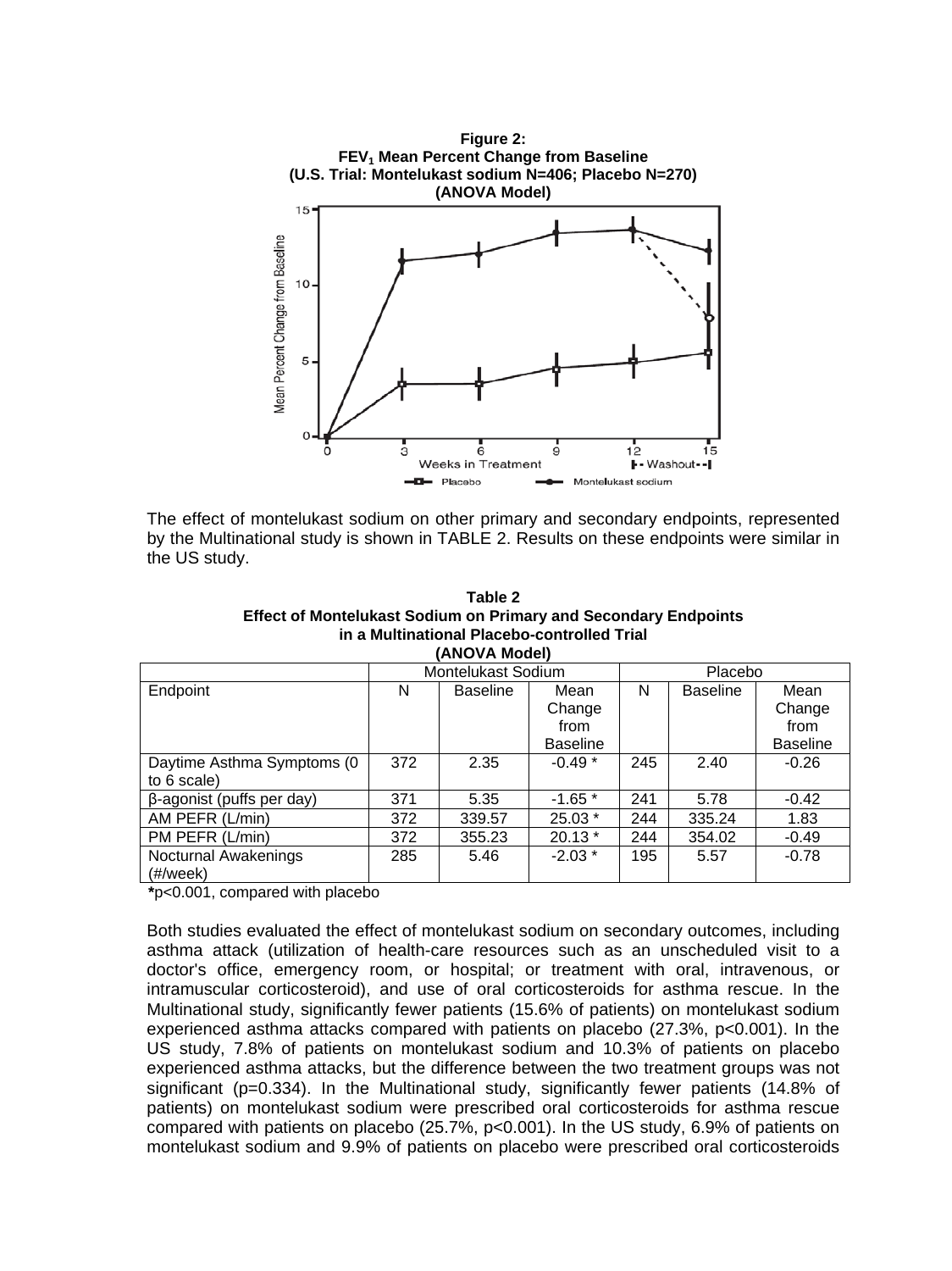for asthma rescue, but the difference between the two treatment groups was not significant  $(p=0.196)$ .

## *Onset of Action and Maintenance of Effects*

In each placebo-controlled trial in adults, the treatment effect of montelukast sodium, measured by daily diary card parameters, including symptom scores, "as-needed" βagonist use, and PEFR measurements, was achieved after the first dose and was maintained throughout the dosing interval (24 hours). No significant change in treatment effect was observed during continuous once-daily evening administration in non-placebocontrolled extension trials for up to one year. Withdrawal of montelukast sodium in asthmatic patients after 12 weeks of continuous use did not cause rebound worsening of asthma.

## *Pediatric Patients 6 to 14 Years of Age with Asthma*

The efficacy of montelukast sodium in pediatric patients 6 to 14 years of age was demonstrated in one 8-week, double-blind, placebo-controlled trial in 336 patients (201 treated with montelukast sodium and 135 treated with placebo) using an inhaled β-agonist on an "as-needed" basis. The patients had a mean baseline percent predicted  $FEV<sub>1</sub>$  of 72% (approximate range, 45 to 90%) and a mean daily inhaled β-agonist requirement of 3.4 puffs of albuterol. Approximately 36% of the patients were on inhaled corticosteroids. The median age was 11 years (range 6 to 15); 35.4% were females and 64.6% were males. The ethnic/racial distribution in this study was 80.1% Caucasian, 12.8% Black, 4.5% Hispanic, and 2.7% other origins.

Compared with placebo, treatment with one 5-mg montelukast sodium chewable tablet daily resulted in a significant improvement in mean morning  $FEV<sub>1</sub>$  percent change from baseline (8.7% in the group treated with montelukast sodium vs. 4.2% change from baseline in the placebo group, p<0.001). There was a significant decrease in the mean percentage change in daily "as-needed" inhaled β-agonist use (11.7% decrease from baseline in the group treated with montelukast sodium vs. 8.2% increase from baseline in the placebo group, p<0.05). This effect represents a mean decrease from baseline of 0.56 and 0.23 puffs per day for the montelukast and placebo groups, respectively. Subgroup analyses indicated that younger pediatric patients aged 6 to 11 had efficacy results comparable to those of the older pediatric patients aged 12 to 14.

Similar to the adult studies, no significant change in the treatment effect was observed during continuous once-daily administration in one open-label extension trial without a concurrent placebo group for up to 6 months.

## *Pediatric Patients 2 to 5 Years of Age with Asthma*

The efficacy of montelukast sodium for the chronic treatment of asthma in pediatric patients 2 to 5 years of age was explored in a 12-week, placebo-controlled safety and tolerability study in 689 patients, 461 of whom were treated with montelukast sodium. The median age was 4 years (range 2 to 6); 41.5% were females and 58.5% were males. The ethnic/racial distribution in this study was 56.5% Caucasian, 20.9% Hispanic, 14.4% other origins, and 8.3% Black.

While the primary objective was to determine the safety and tolerability of montelukast sodium in this age group, the study included exploratory efficacy evaluations, including daytime and overnight asthma symptom scores, β-agonist use, oral corticosteroid rescue, and the physician's global evaluation. The findings of these exploratory efficacy evaluations, along with pharmacokinetics and extrapolation of efficacy data from older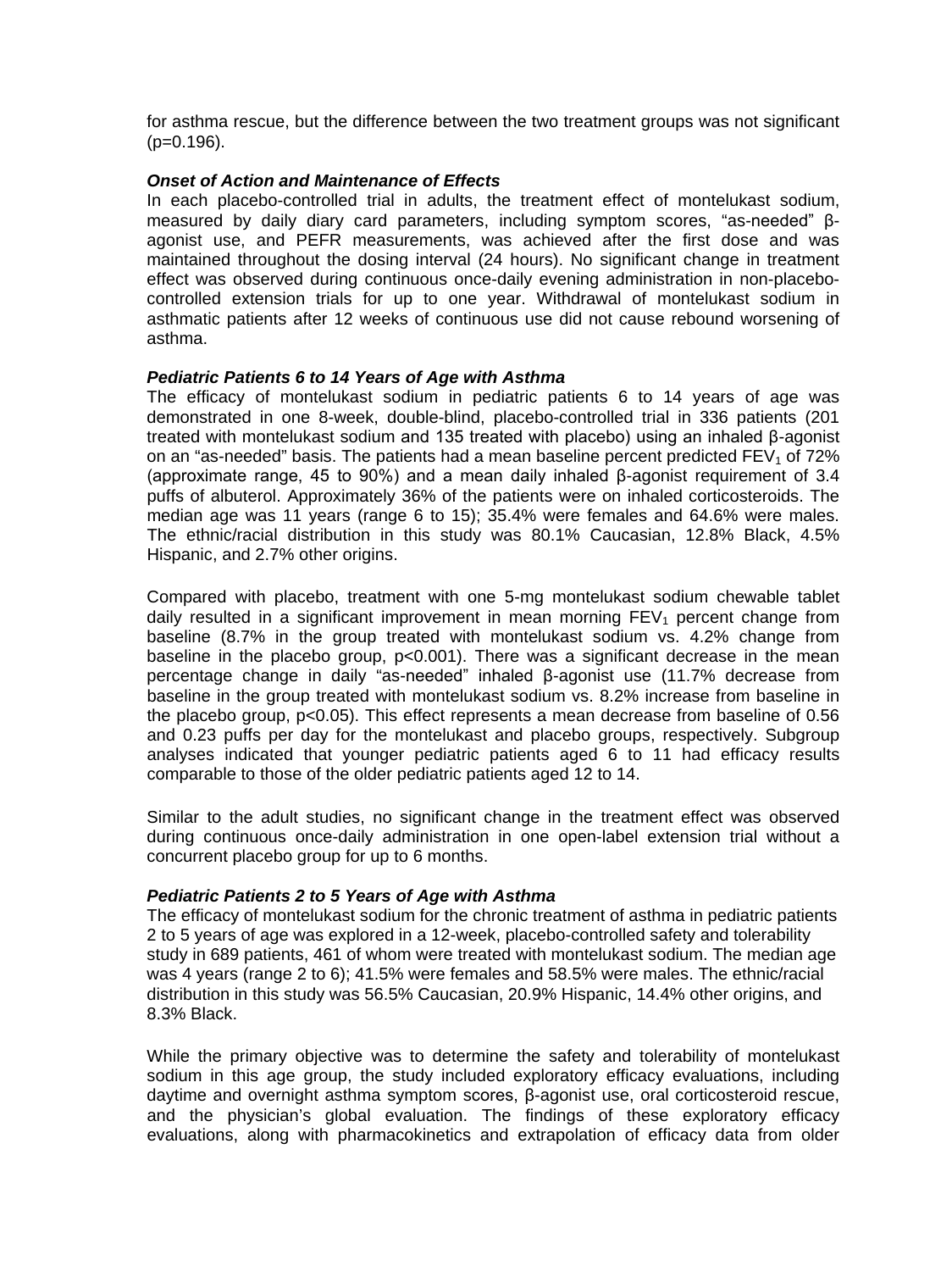patients, support the overall conclusion that montelukast sodium is efficacious in the maintenance treatment of asthma in patients 2 to 5 years of age.

## *Effects in Patients on Concomitant Inhaled Corticosteroids*

Separate trials in adults evaluated the ability of montelukast sodium to add to the clinical effect of inhaled corticosteroids and to allow inhaled corticosteroid tapering when used concomitantly.

One randomized, placebo-controlled, parallel-group trial (n=226) enrolled adults with stable asthma with a mean  $FEV<sub>1</sub>$  of approximately 84% of predicted who were previously maintained on various inhaled corticosteroids (delivered by metered-dose aerosol or dry powder inhalers). The median age was 41.5 years (range 16 to 70); 52.2% were females and 47.8% were males. The ethnic/racial distribution in this study was 92.0% Caucasian, 3.5% Black, 2.2% Hispanic, and 2.2% Asian. The types of inhaled corticosteroids and their mean baseline requirements included beclomethasone dipropionate (mean dose, 1203 mcg/day), triamcinolone acetonide (mean dose, 2004 mcg/day), flunisolide (mean dose, 1971 mcg/day), fluticasone propionate (mean dose, 1083 mcg/day), or budesonide (mean dose, 1192 mcg/day). Some of these inhaled corticosteroids were non-U.S.-approved formulations, and doses expressed may not be ex-actuator. The pre-study inhaled corticosteroid requirements were reduced by approximately 37% during a 5- to 7-week placebo run-in period designed to titrate patients toward their lowest effective inhaled corticosteroid dose. Treatment with montelukast sodium resulted in a further 47% reduction in mean inhaled corticosteroid dose compared with a mean reduction of 30% in the placebo group over the 12-week active treatment period (p≤0.05). It is not known whether the results of this study can be generalized to patients with asthma who require higher doses of inhaled corticosteroids or systemic corticosteroids.

In another randomized, placebo-controlled, parallel-group trial (n=642) in a similar population of adult patients previously maintained, but not adequately controlled, on inhaled corticosteroids (beclomethasone 336 mcg/day), the addition of montelukast sodium to beclomethasone resulted in statistically significant improvements in  $FEV<sub>1</sub>$  compared with those patients who were continued on beclomethasone alone or those patients who were withdrawn from beclomethasone and treated with montelukast or placebo alone over the last 10 weeks of the 16-week, blinded treatment period. Patients who were randomized to treatment arms containing beclomethasone had statistically significantly better asthma control than those patients randomized to montelukast sodium alone or placebo alone as indicated by  $FEV<sub>1</sub>$ , daytime asthma symptoms, PEFR, nocturnal awakenings due to asthma, and "as-needed" β-agonist requirements.

In adult patients with asthma with documented aspirin sensitivity, nearly all of whom were receiving concomitant inhaled and/or oral corticosteroids, a 4-week, randomized, parallelgroup trial (n=80) demonstrated that montelukast sodium, compared with placebo, resulted in significant improvement in parameters of asthma control. The magnitude of effect of montelukast sodium in aspirin-sensitive patients was similar to the effect observed in the general population of asthma patients studied. The effect of montelukast sodium on the bronchoconstrictor response to aspirin or other non-steroidal anti-inflammatory drugs in aspirin-sensitive asthmatic patients has not been evaluated *[see Warnings and Precautions [\(5.3\)](#page-3-1)]*.

#### <span id="page-18-0"></span>**14.2 Exercise-Induced Bronchoconstriction (EIB)**

## *Exercise-Induced Bronchoconstriction (Adults, Adolescents, and Pediatric Patients 6 years of age and older)*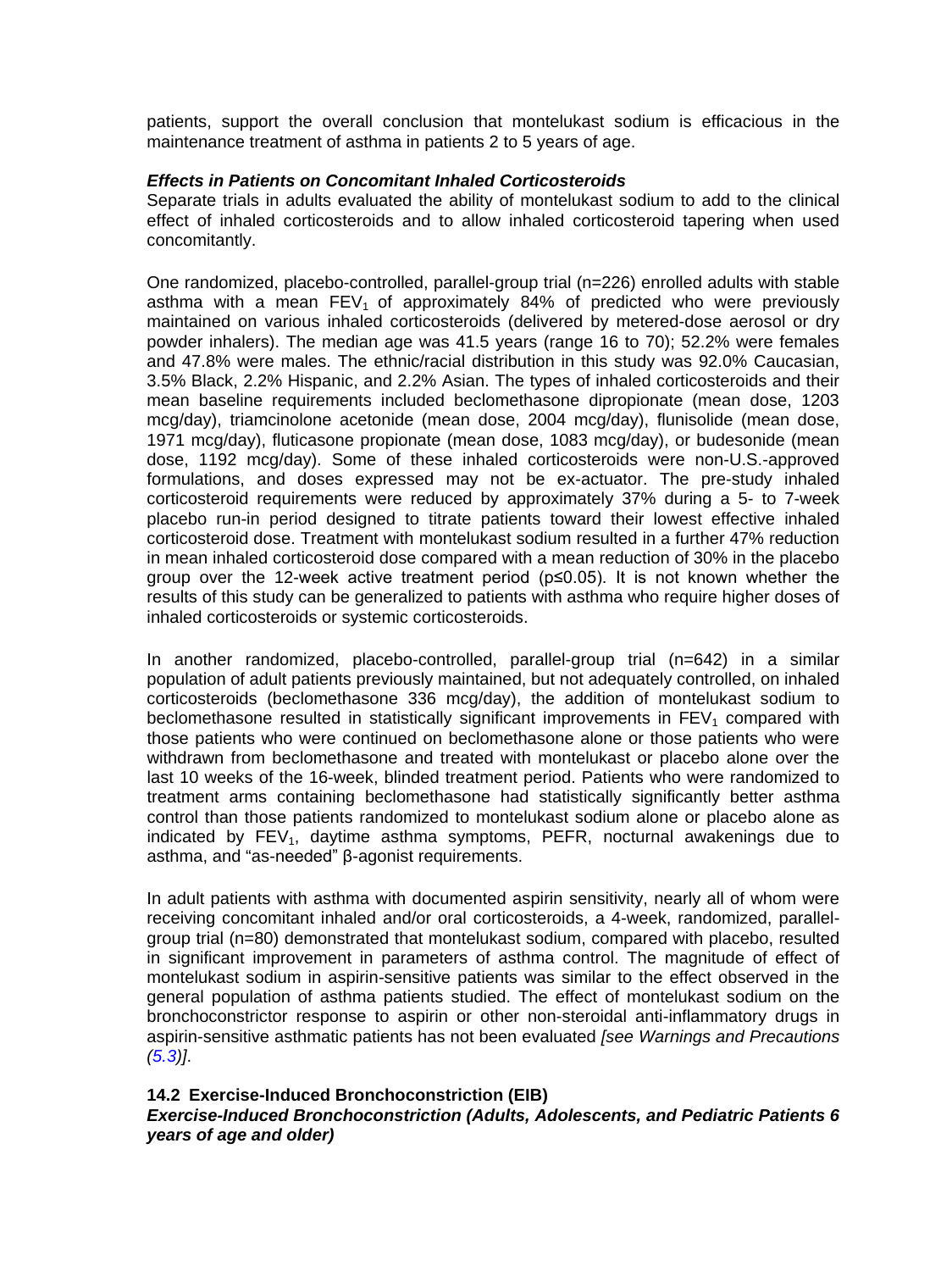The efficacy of montelukast, 10 mg, when given as a single dose 2 hours before exercise for the prevention of EIB was investigated in three (U.S. and Multinational), randomized, double-blind, placebo-controlled crossover studies that included a total of 160 adult and adolescent patients 15 years of age and older with EIB. Exercise challenge testing was conducted at 2 hours, 8.5 or 12 hours, and 24 hours following administration of a single dose of study drug (montelukast 10 mg or placebo). The primary endpoint was the mean maximum percent fall in  $FEV<sub>1</sub>$  following the 2 hours post-dose exercise challenge in all three studies (Study A, Study B, and Study C). In Study A, a single dose of montelukast sodium 10 mg demonstrated a statistically significant protective benefit against EIB when taken 2 hours prior to exercise. Some patients were protected from EIB at 8.5 and 24 hours after administration; however, some patients were not. The results for the mean maximum percent fall at each timepoint in Study A are shown in TABLE 3 and are representative of the results from the other two studies.

**Table 3: Mean Maximum Percent Fall in FEV<sub>1</sub> Following Exercise Challenge in Study A (N=47) ANOVA Model**

| Time of exercise<br>challenge following<br>medication administration | Mean Maximum percent fall in $FEV1$ |         | Treatment difference % for<br>Montelukast Sodium versus<br>Placebo (95% CI) * |  |  |
|----------------------------------------------------------------------|-------------------------------------|---------|-------------------------------------------------------------------------------|--|--|
|                                                                      | Montelukast<br>Sodium               | Placebo |                                                                               |  |  |
| 2 hours                                                              | 13                                  | 22      | $-9(-12,-5)$                                                                  |  |  |
| 8.5 hours                                                            | 12                                  | 17      | $-5(-9, -2)$                                                                  |  |  |
| 24 hours                                                             |                                     | 14      | $-4$ $(-7, -1)$                                                               |  |  |

**\***Least-squares mean

The efficacy of montelukast sodium 5-mg chewable tablets, when given as a single dose 2 hours before exercise for the prevention of EIB, was investigated in one multinational, randomized, double-blind, placebo-controlled crossover study that included a total of 64 pediatric patients 6 to 14 years of age with EIB. Exercise challenge testing was conducted at 2 hours and 24 hours following administration of a single dose of study drug (Montelukast sodium tablets 5 mg or placebo). The primary endpoint was the mean maximum percent fall in FEV1 following the 2 hours post-dose exercise challenge. A single dose of montelukast sodium tablets 5 mg demonstrated a statistically significant protective benefit against EIB when taken 2 hours prior to exercise (TABLE 4). Similar results were shown at 24 hours post-dose (a secondary endpoint). Some patients were protected from EIB at 24 hours after administration; however, some patients were not. No timepoints were assessed between 2 and 24 hours post-dose.

**Table 4: Mean Maximum Percent Fall in FEV1 Following Exercise Challenge in Pediatric Patients (N=64) ANOVA Model**

| Time of exercise<br>challenge following<br>medication administration | Mean Maximum percent fall in $FEV_1$ <sup>*</sup> |         | Treatment difference % for<br>Montelukast Sodium versus<br>Placebo (95% CI) * |
|----------------------------------------------------------------------|---------------------------------------------------|---------|-------------------------------------------------------------------------------|
|                                                                      | Montelukast<br>Sodium                             | Placebo |                                                                               |
| 2 hours                                                              | 15                                                | 20      | $-5(-9,-1)$                                                                   |
| 24 hours                                                             |                                                   |         | $-4$ ( $-7$ , $-1$ )                                                          |

**\***Least-squares mean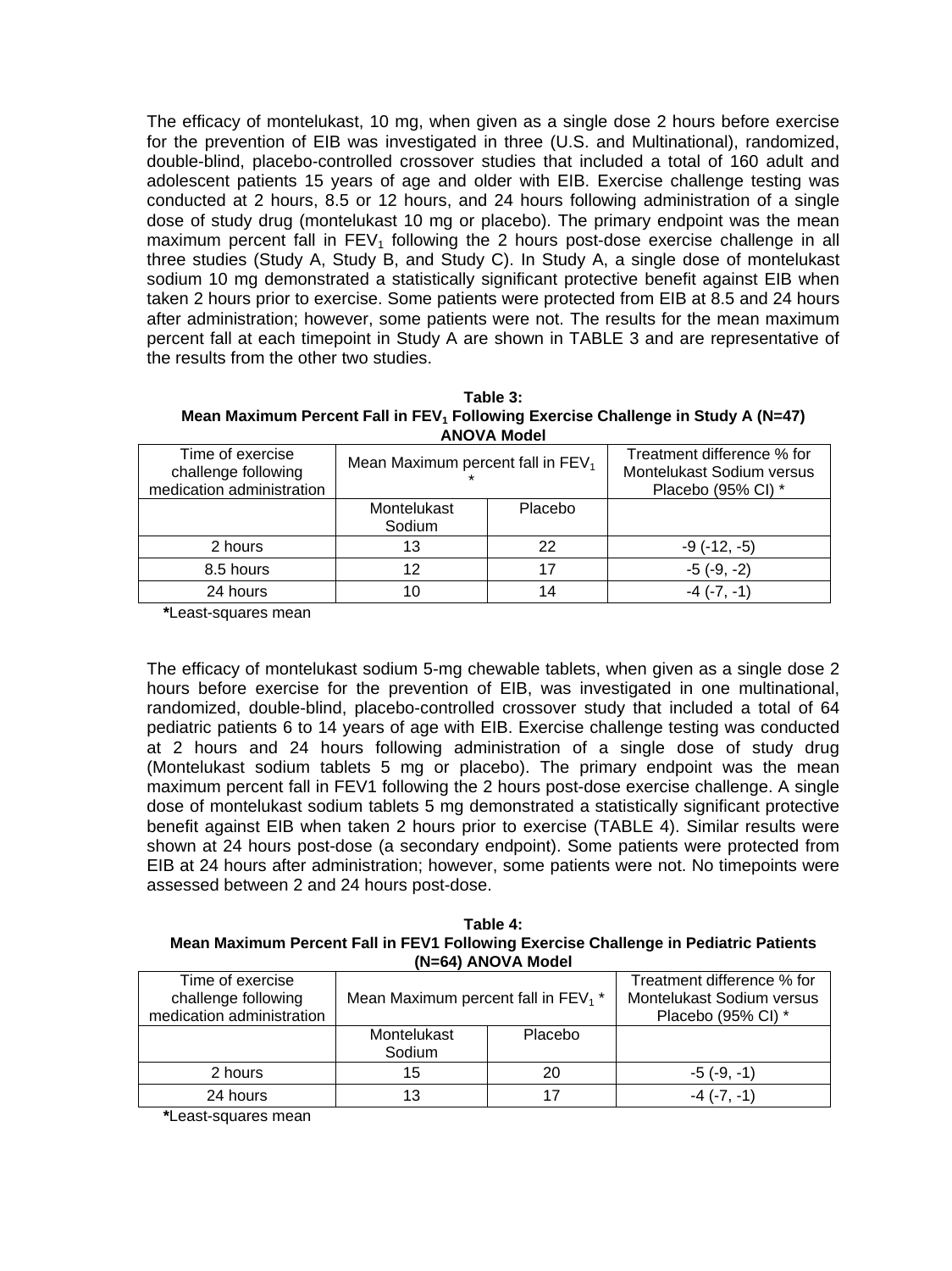The efficacy of montelukast sodium for prevention of EIB in patients below 6 years of age has not been established.

Daily administration of montelukast sodium for the chronic treatment of asthma has not been established to prevent acute episodes of EIB.

In a 12-week, randomized, double-blind, parallel group study of 110 adult and adolescent asthmatics 15 years of age and older, with a mean baseline  $FEV<sub>1</sub>$  percent of predicted of 83% and with documented exercise-induced exacerbation of asthma, treatment with montelukast sodium, 10 mg, once daily in the evening, resulted in a statistically significant reduction in mean maximal percent fall in  $FEV<sub>1</sub>$  and mean time to recovery to within 5% of the pre-exercise  $FEV<sub>1</sub>$ . Exercise challenge was conducted at the end of the dosing interval (i.e., 20 to 24 hours after the preceding dose). This effect was maintained throughout the 12-week treatment period indicating that tolerance did not occur. Montelukast sodium did not, however, prevent clinically significant deterioration in maximal percent fall in  $FEV<sub>1</sub>$  after exercise (i.e., ≥20% decrease from pre-exercise baseline) in 52% of patients studied. In a separate crossover study in adults, a similar effect was observed after two once-daily 10 mg doses of montelukast sodium.

In pediatric patients 6 to 14 years of age, using the 5-mg chewable tablet, a 2-day crossover study demonstrated effects similar to those observed in adults when exercise challenge was conducted at the end of the dosing interval (i.e., 20 to 24 hours after the preceding dose).

# <span id="page-20-0"></span>**14.3 Allergic Rhinitis (Seasonal and Perennial)**

#### *Seasonal Allergic Rhinitis*

The efficacy of montelukast sodium tablets for the treatment of seasonal allergic rhinitis was investigated in 5 similarly designed, randomized, double-blind, parallel-group, placeboand active-controlled (loratadine) trials conducted in North America. The 5 trials enrolled a total of 5029 patients, of whom 1799 were treated with montelukast sodium tablets. Patients were 15 to 82 years of age with a history of seasonal allergic rhinitis, a positive skin test to at least one relevant seasonal allergen, and active symptoms of seasonal allergic rhinitis at study entry.

The period of randomized treatment was 2 weeks in 4 trials and 4 weeks in one trial. The primary outcome variable was mean change from baseline in daytime nasal symptoms score (the average of individual scores of nasal congestion, rhinorrhea, nasal itching, sneezing) as assessed by patients on a 0 to 3 categorical scale.

Four of the five trials showed a significant reduction in daytime nasal symptoms scores with montelukast sodium 10-mg tablets compared with placebo. The results of one trial are shown below. The median age in this trial was 35.0 years (range 15 to 81); 65.4% were females and 34.6% were males. The ethnic/racial distribution in this study was 83.1% Caucasian, 6.4% other origins, 5.8% Black, and 4.8% Hispanic. The mean changes from baseline in daytime nasal symptoms score in the treatment groups that received montelukast sodium tablets, loratadine, and placebo are shown in TABLE 5. The remaining three trials that demonstrated efficacy showed similar results.

#### **Table 5: Effects of Montelukast Sodium on Daytime Nasal Symptoms Score\*in a Placebo- and Activecontrolled Trial in Patients with Seasonal Allergic Rhinitis (ANCOVA Model)**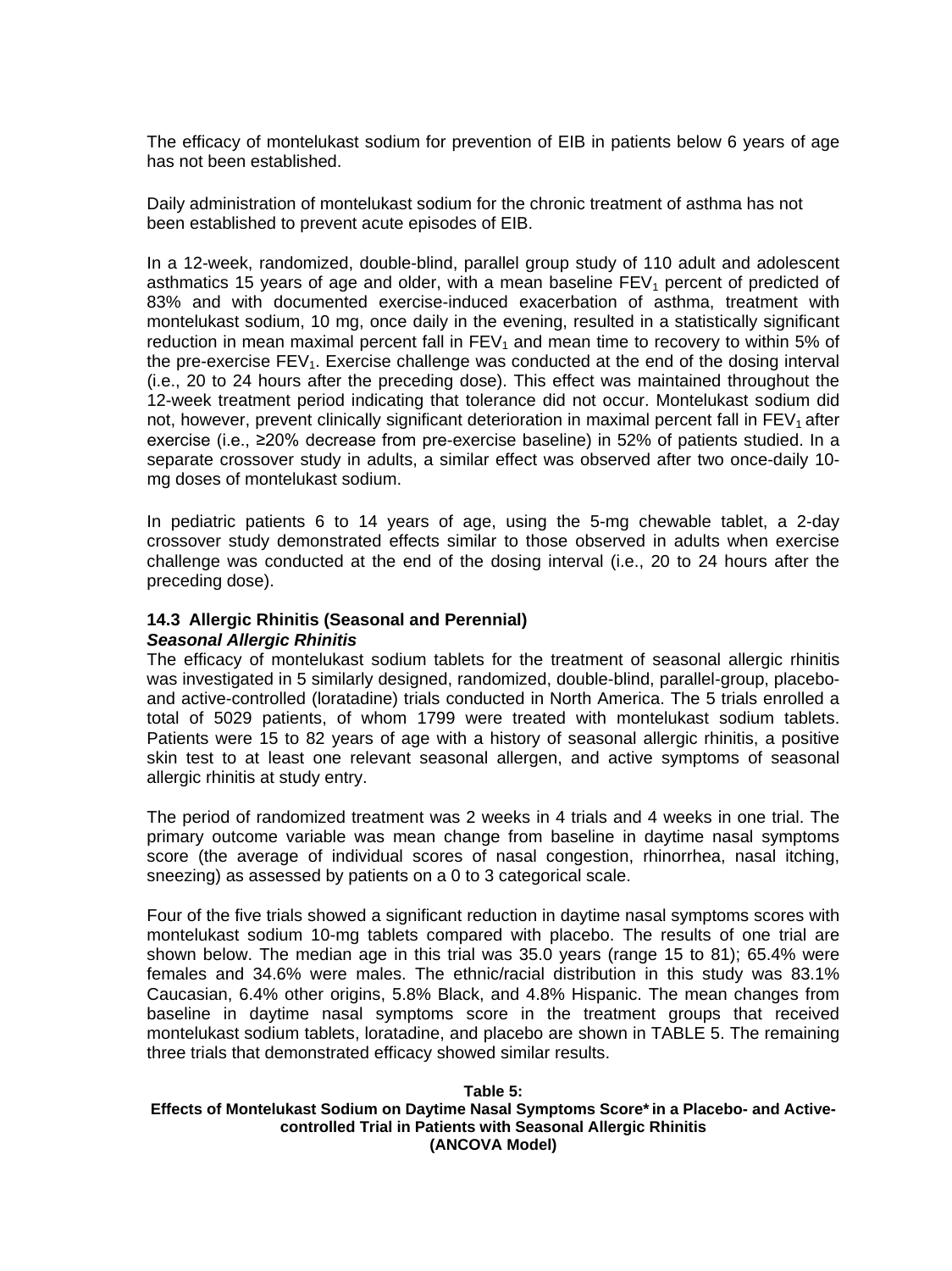| Treatment Group (N)                                        | <b>Baseline</b><br>Mean<br>Score | Mean Change<br>from Baseline | Difference Between<br><b>Treatment and Placebo</b><br>(95% CI) Least-Squares<br>Mean |
|------------------------------------------------------------|----------------------------------|------------------------------|--------------------------------------------------------------------------------------|
| Montelukast 10 mg<br>(344)                                 | 2.09                             | $-0.39$                      | $-0.13^{\dagger}$ ( $-0.21, -0.06$ )                                                 |
| Placebo<br>(351)                                           | 2.10                             | $-0.26$                      | N.A.                                                                                 |
| Active Control <sup>#</sup><br>(Loratadine 10 mg)<br>(599) | 2.06                             | $-0.46$                      | $-0.24^{\dagger}$ ( $-0.31, -0.17$ )                                                 |

**\***Average of individual scores of nasal congestion, rhinorrhea, nasal itching, sneezing as assessed by patients on a 0 to 3 categorical scale. **†**

Statistically different from placebo (p≤0.001).

**‡** The study was not designed for statistical comparison between montelukast sodium and the active control (loratadine).

## *Perennial Allergic Rhinitis*

The efficacy of montelukast sodium tablets for the treatment of perennial allergic rhinitis was investigated in 2 randomized, double-blind, placebo-controlled studies conducted in North America and Europe. The two studies enrolled a total of 3357 patients, of whom 1632 received montelukast sodium 10-mg tablets. Patients 15 to 82 years of age with perennial allergic rhinitis as confirmed by history and a positive skin test to at least one relevant perennial allergen (dust mites, animal dander, and/or mold spores), who had active symptoms at the time of study entry, were enrolled.

In the study in which efficacy was demonstrated, the median age was 35 years (range 15 to 81); 64.1% were females and 35.9% were males. The ethnic/racial distribution in this study was 83.2% Caucasian, 8.1% Black, 5.4% Hispanic, 2.3% Asian, and 1.0% other origins. Montelukast sodium 10-mg tablets once daily was shown to significantly reduce symptoms of perennial allergic rhinitis over a 6-week treatment period (TABLE 6); in this study the primary outcome variable was mean change from baseline in daytime nasal symptoms score (the average of individual scores of nasal congestion, rhinorrhea, and sneezing).

| Table 6:                                                                               |
|----------------------------------------------------------------------------------------|
| Effects of Montelukast Sodium on Daytime Nasal Symptoms Score* in a Placebo-controlled |
| Trial in Patients with Perennial Allergic Rhinitis                                     |
| <b><i>IANCOVA Modal</i></b>                                                            |

| $1$ al 1997 a modell     |                               |                              |                                                                                    |  |  |
|--------------------------|-------------------------------|------------------------------|------------------------------------------------------------------------------------|--|--|
| Treatment Group (N)      | <b>Baseline</b><br>Mean Score | Mean Change<br>from Baseline | Difference Between Treatment<br>and Placebo (95% CI) Least-<br><b>Squares Mean</b> |  |  |
| Montelukast 10 mg (1000) | 2.09                          | $-0.42$                      | $-0.08^{\dagger}$ (-0.12, -0.04)                                                   |  |  |
| Placebo (980)            | 2.10                          | $-0.35$                      | N.A.                                                                               |  |  |

**\*** Average of individual scores of nasal congestion, rhinorrhea, sneezing as assessed by patients on a 0 to 3 categorical scale. **†**

Statistically different from placebo (p≤0.001).

The other 6-week study evaluated montelukast 10 mg (n=626), placebo (n=609), and an active-control (cetirizine 10 mg; n=120). The primary analysis compared the mean change from baseline in daytime nasal symptoms score for montelukast sodium vs. placebo over the first 4 weeks of treatment; the study was not designed for statistical comparison between montelukast sodium and the active-control. The primary outcome variable included nasal itching in addition to nasal congestion, rhinorrhea, and sneezing. The estimated difference between montelukast sodium and placebo was -0.04 with a 95% CI of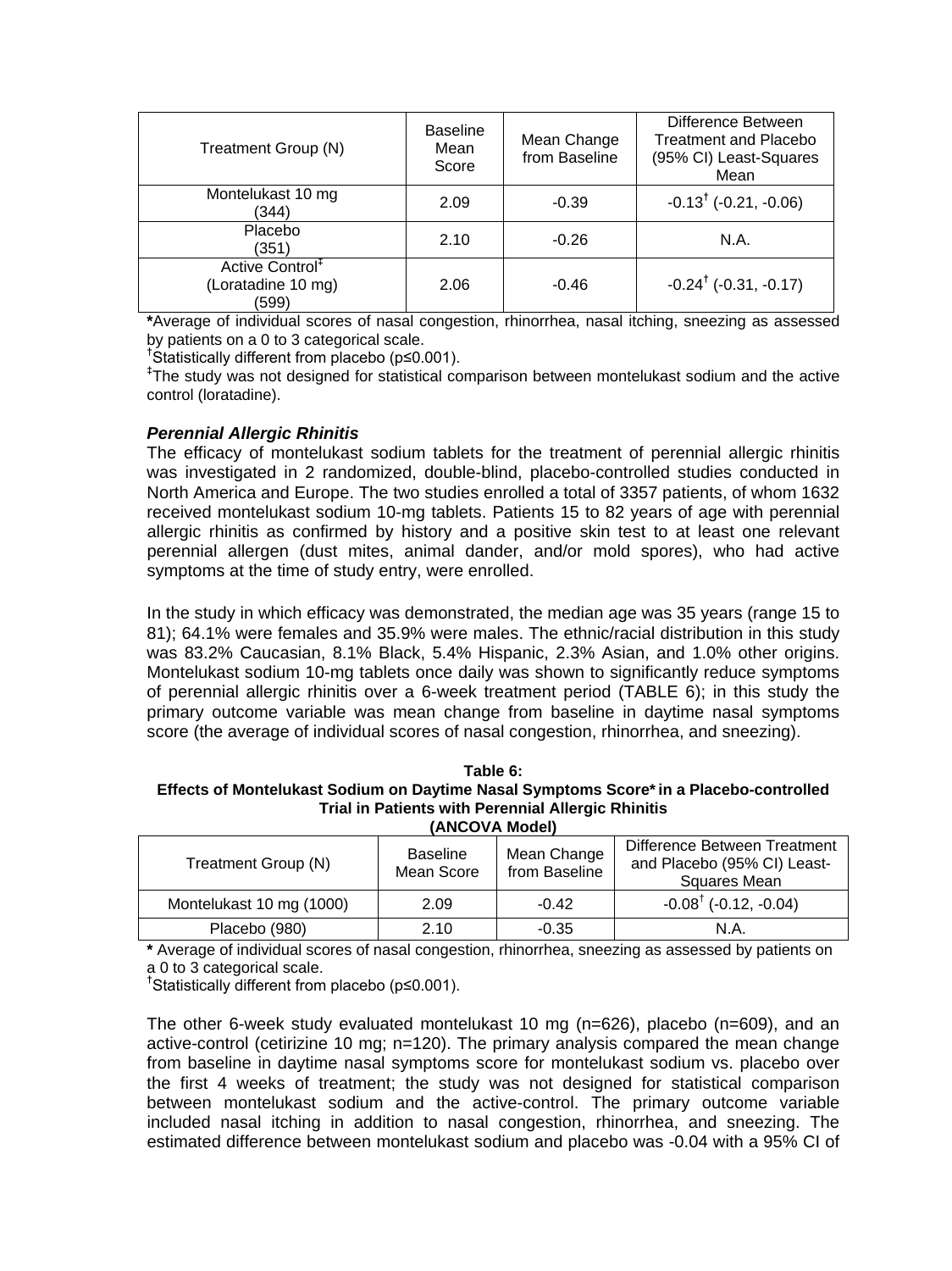(-0.09, 0.01). The estimated difference between the active-control and placebo was -0.10 with a 95% CI of (-0.19, -0.01).

## <span id="page-22-0"></span>**16 HOW SUPPLIED/STORAGE AND HANDLING**

Montelukast sodium chewable tablets, USP 4 mg, are pink, oval, biconvex chewable tablets, engraved with "APO" on one side and "M4" on the other side. The tablets may be mottled. They are supplied as follows:

**NDC** 60505-3573-3 unit of use high-density polyethylene (HDPE) bottles of 30 with a polypropylene child-resistant cap with a triseal liner, a lift and peel induction seal, and silica gel desiccant

**NDC** 60505-3573-9 unit of use high-density polyethylene (HDPE) bottles of 90 with a polypropylene child-resistant cap with a triseal liner, a lift and peel induction seal, and silica gel desiccant

**NDC** 60505-3573-8 bulk packaging high-density polyethylene (HDPE) bottles of 1,000 with a non-child-resistant polypropylene cap with a triseal liner, a lift and peel induction seal, and silica gel desiccant.

Montelukast sodium chewable tablets, USP 5 mg, are pink, round, biconvex chewable tablets, engraved with "APO" on one side and "M5" on the other side. The tablets may be mottled. They are supplied as follows:

**NDC** 60505-3574-3 unit of use high-density polyethylene (HDPE) bottles of 30 with a polypropylene child-resistant cap with a triseal liner, a lift and peel induction seal, and silica gel desiccant

**NDC** 60505-3574-9 unit of use high-density polyethylene (HDPE) bottles of 90 with a polypropylene child-resistant cap with a triseal liner, a lift and peel induction seal, and silica gel desiccant

**NDC** 60505-3574-8 bulk packaging high-density polyethylene (HDPE) bottles of 1,000, with a non-child-resistant polypropylene cap with a triseal liner, a lift and peel induction seal, and silica gel desiccant.

Montelukast sodium tablets, USP 10 mg, are beige, rounded square-shaped, biconvex filmcoated tablets, engraved with "APO" on one side and "M10" on the other side. They are supplied as follows:

**NDC** 60505-3562-3 unit of use high-density polyethylene (HDPE) bottles of 30 with a polypropylene child-resistant cap with a triseal liner, a lift and peel induction seal, and silica gel desiccant

**NDC** 60505-3562-9 unit of use high-density polyethylene (HDPE) bottles of 90 with a polypropylene child-resistant cap with a triseal liner, a lift and peel induction seal, and silica gel desiccant

**NDC** 60505-3562-8 bulk packaging high-density polyethylene (HDPE) bottles of 1,000, non-child-resistant polypropylene cap with a triseal liner, a lift and peel induction seal and silica gel desiccant.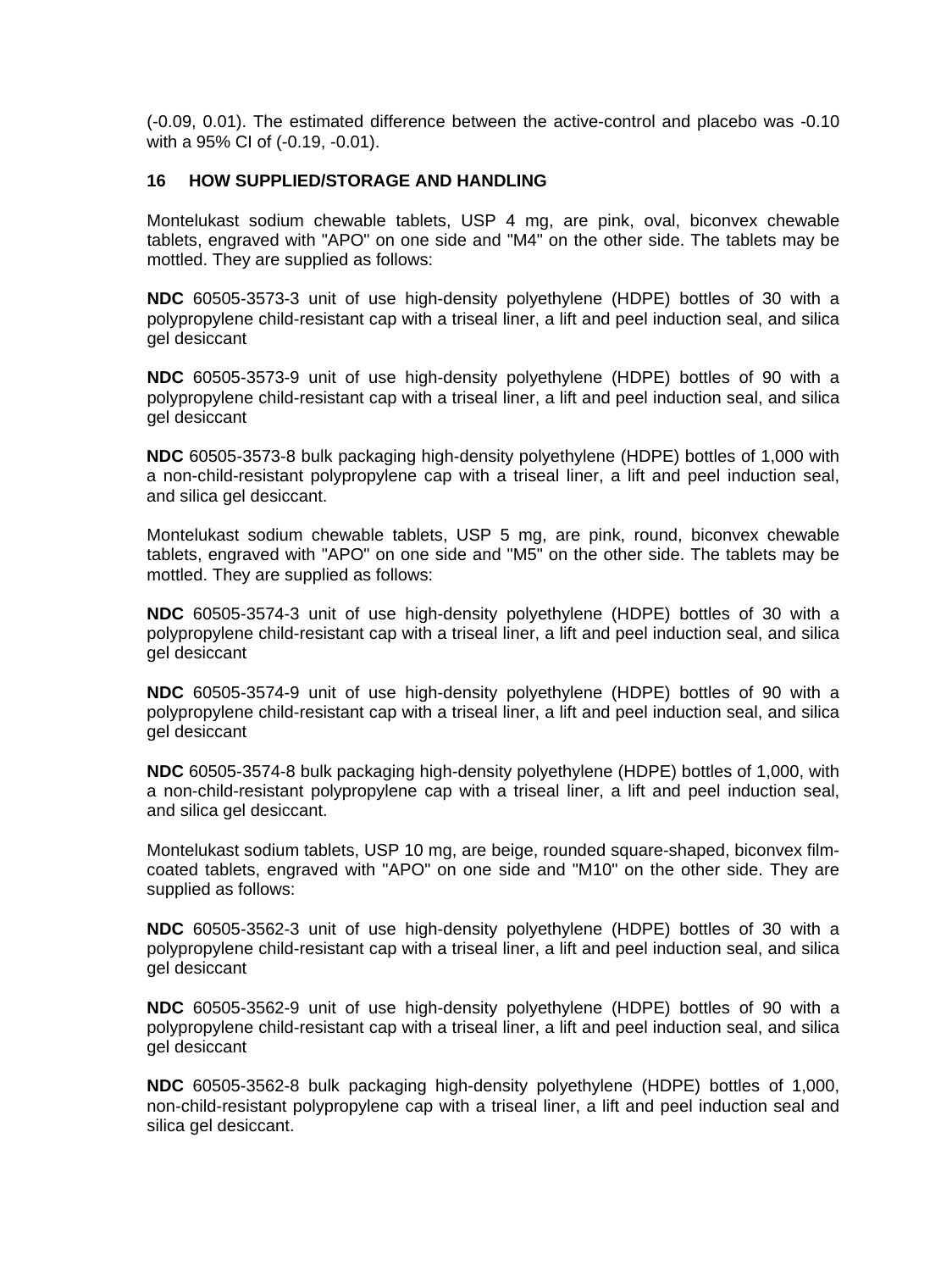## **Storage**

Store montelukast 4 mg chewable tablets, 5 mg chewable tablets and 10 mg film-coated tablets at 20°C to 25°C (68°F to 77°F); excursions permitted from 15°C to 30°C (59°F to 86°F) [see USP Controlled Room Temperature]. Protect from moisture and light. Store in original package.

## **Storage for Bulk Bottles**

Store bottles of 1000 montelukast 4 mg chewable tablets, 5 mg chewable tablets, and 10 mg film-coated tablets at 20°C to 25°C (68°F to 77°F); excursions permitted from 15°C to 30°C (59°F to 86°F) [see USP Controlled Room Temperature]. Protect from moisture and light. Store in original container. When product container is subdivided, repackage into a well-closed, light-resistant container.

# <span id="page-23-0"></span>**17 PATIENT COUNSELING INFORMATION**

*See FDA-approved patient labeling (Patient Information).*

## **Information for Patients**

- Patients should be advised to take montelukast sodium daily as prescribed, even when they are asymptomatic, as well as during periods of worsening asthma, and to contact their physicians if their asthma is not well controlled.
- Patients should be advised that oral montelukast sodium is not for the treatment of acute asthma attacks. They should have appropriate short-acting inhaled β-agonist medication available to treat asthma exacerbations. Patients who have exacerbations of asthma after exercise should be instructed to have available for rescue a short-acting inhaled βagonist. Daily administration of montelukast sodium for the chronic treatment of asthma has not been established to prevent acute episodes of EIB.
- Patients should be advised that, while using montelukast sodium medical attention should be sought if short-acting inhaled bronchodilators are needed more often than usual, or if more than the maximum number of inhalations of short-acting bronchodilator treatment prescribed for a 24-hour period are needed.
- Patients receiving montelukast sodium should be instructed not to decrease the dose or stop taking any other anti-asthma medications unless instructed by a physician.
- Patients should be instructed to notify their physician if neuropsychiatric events occur while using montelukast sodium.
- Patients with known aspirin sensitivity should be advised to continue avoidance of aspirin or non-steroidal anti-inflammatory agents while taking montelukast sodium.
- Phenylketonuric patients should be informed that the 4-mg and 5-mg chewable tablets contain phenylalanine (a component of aspartame).

# **APOTEX INC. MONTELUKAST SODIUM TABLETS, USP 10 mg MONTELUKAST SODIUM CHEWABLE TABLETS, USP 4 mg and 5 mg**

## **Manufactured by Manufactured for**

Apotex Research Pvt. Ltd Apotex Corp.<br>Bangalore – 560 099 Meston, Florida Bangalore –  $560099$ India 33326

Revised: January 2017 Rev. 7a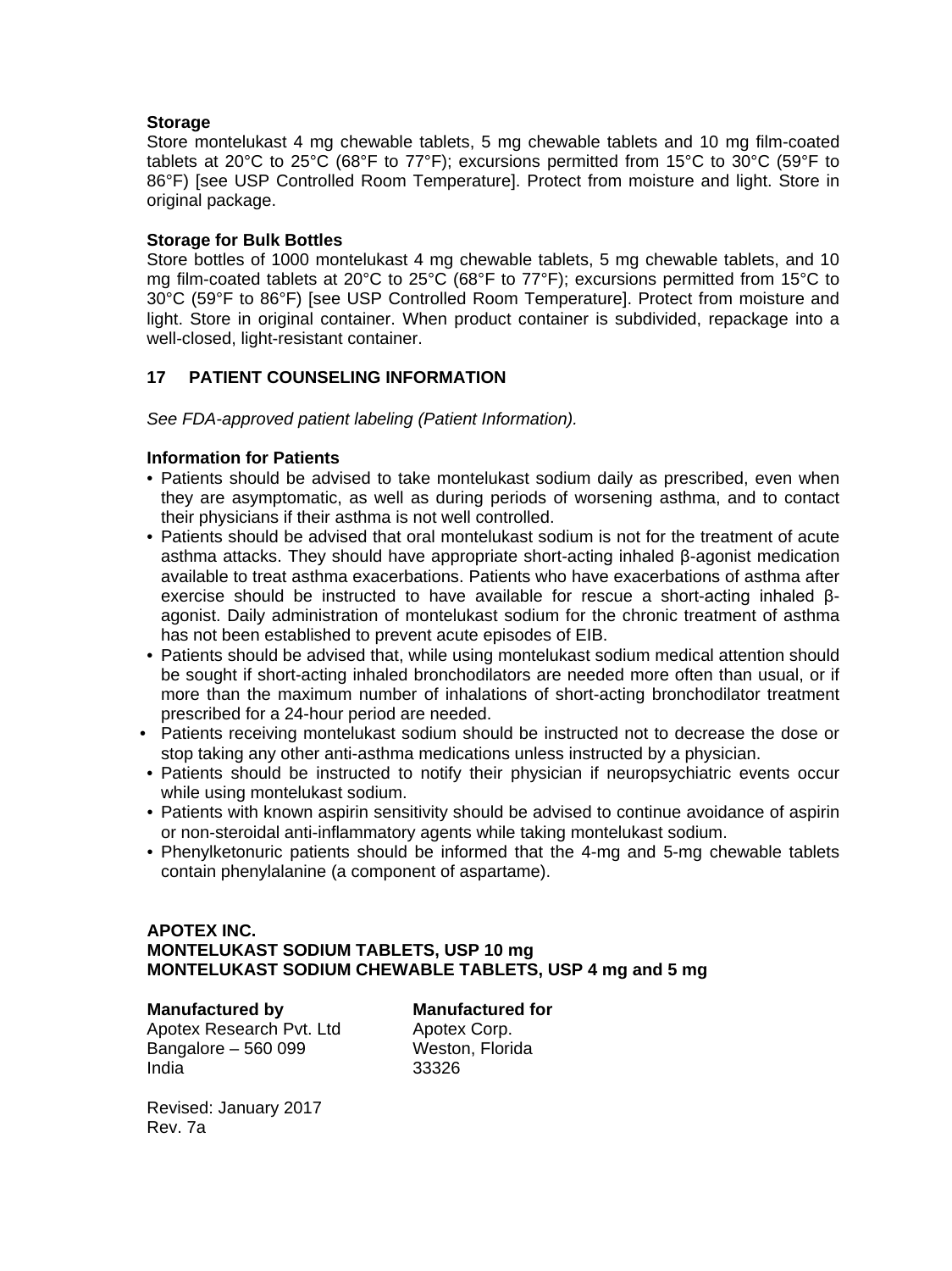# **Patient Information Montelukast Sodium Tablets, USP Montelukast Chewable Tablets, USP**

(mon" te loo' kast soe' dee um)

Read the Patient Information Leaflet that comes with montelukast sodium tablets before you start taking it and each time you get a refill. There may be new information. This leaflet does not take the place of talking with your healthcare provider about your medical condition or your treatment.

## **What is montelukast sodium?**

• Montelukast sodium is a prescription medicine that blocks substances in the body called leukotrienes. This may help to improve symptoms of asthma and allergic rhinitis. Montelukast sodium tablet does not contain a steroid.

Montelukast sodium tablet is used to:

**1.** Prevent asthma attacks and for the long-term treatment of asthma in adults and children ages 12 months and older.

**Do not take montelukast sodium tablet if you need relief right away for a sudden asthma attack**. If you get an asthma attack, you should follow the instructions your healthcare provider gave you for treating asthma attacks.

- **2.** Prevent exercise-induced asthma in people 6 years of age and older.
- **3.** Help control the symptoms of allergic rhinitis (sneezing, stuffy nose, runny nose, itching of the nose). Montelukast sodium tablet is used to treat:
	- outdoor allergies that happen part of the year (seasonal allergic rhinitis) in adults and children ages 2 years and older, **and**
	- indoor allergies that happen all year (perennial allergic rhinitis) in adults and children ages 6 months and older.

## **Who should not take montelukast sodium tablet?**

Do not take montelukast sodium tablet if you are allergic to any of its ingredients.

See the end of this leaflet for a complete list of the ingredients in montelukast sodium tablet.

## **What should I tell my healthcare provider before taking montelukast sodium tablet?**

## **Before taking montelukast sodium tablet, tell your healthcare provider if you:**

- are allergic to aspirin
- have phenylketonuria. Montelukast sodium chewable tablets contain aspartame, a source of phenylalanine
- have any other medical conditions
- are pregnant or plan to become pregnant. Talk to your doctor if you are pregnant or plan to become pregnant, as montelukast sodium tablet may not be right for you.
- are breast-feeding or plan to breast-feed. It is not known if montelukast sodium passes into your breast milk. Talk to your healthcare provider about the best way to feed your baby while taking montelukast sodium tablet.

Tell your healthcare provider about all the medicines you take, including prescription and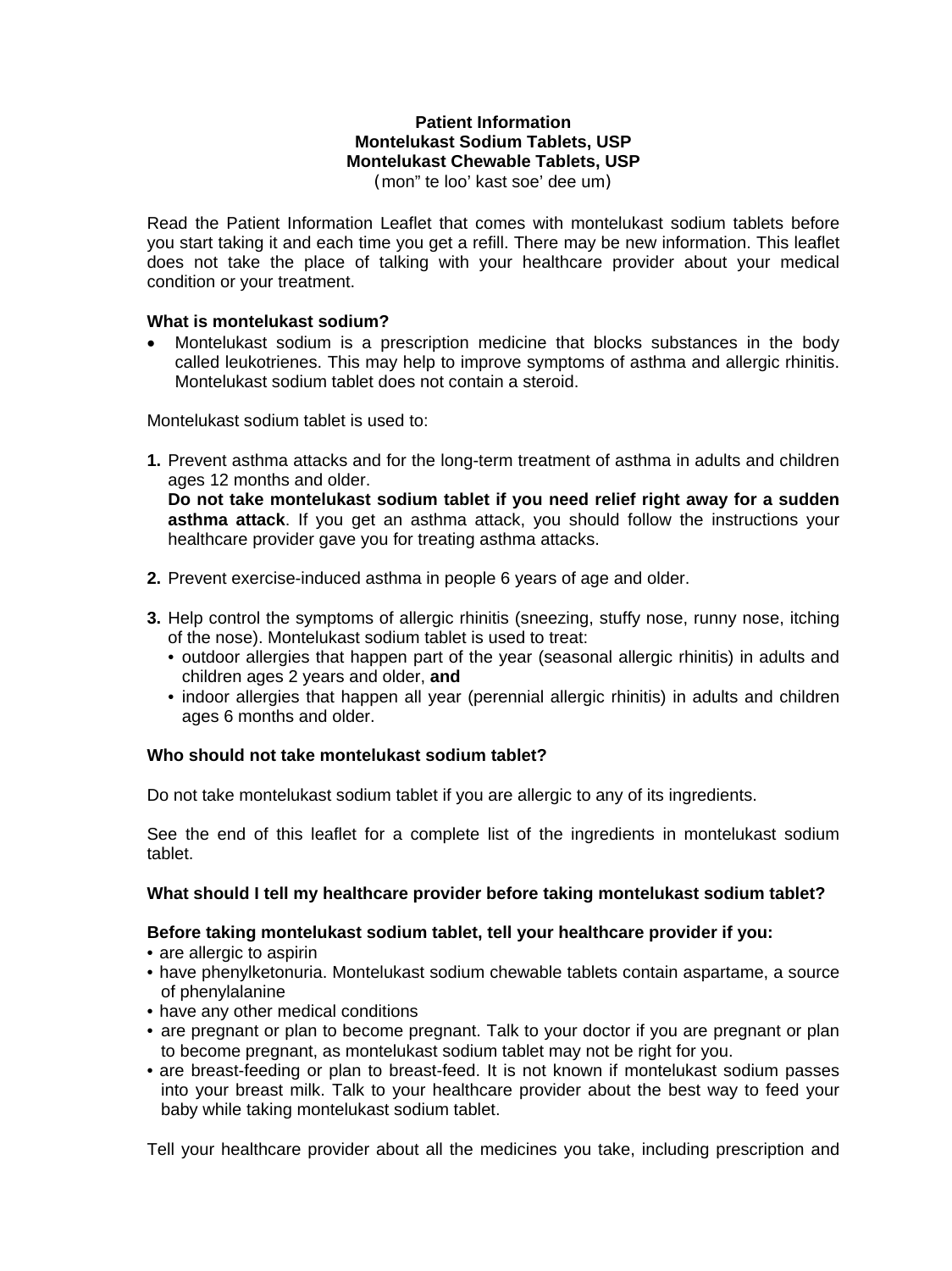non-prescription medicines, vitamins, and herbal supplements. Some medicines may affect how montelukast sodium tablet works, or montelukast sodium tablet may affect how your other medicines work.

## **How should I take montelukast sodium tablets?**

## **For anyone who takes montelukast sodium tablets:**

- Take montelukast sodium tablet exactly as prescribed by your healthcare provider. Your healthcare provider will tell you how much montelukast sodium tablet to take, and **when to take it.**
- Do not stop taking montelukast sodium tablet or change when you take it without talking with your healthcare provider.
- You can take montelukast sodium tablet with food or without food.
- **If you or your child misses a dose of montelukast sodium tablet, just take the next dose at your regular time.** Do not take 2 doses at the same time.
- If you take too much montelukast sodium tablets, call your healthcare provider or a Poison Control Center right away.

## **For adults and children 12 months of age and older with asthma:**

- Take montelukast sodium tablet 1 time each day, in the evening. Continue to take montelukast sodium tablet every day for as long as your healthcare provider prescribes it, even if you have no asthma symptoms.
- Tell your healthcare provider right away if your asthma symptoms get worse, or if you need to use your rescue inhaler medicine more often for asthma attacks.
- **Do not take montelukast sodium tablet if you need relief right away from a sudden asthma attack.** If you get an asthma attack, you should follow the instructions your healthcare provider gave you for treating asthma attacks.
- Always have your rescue inhaler medicine with you for asthma attacks.
- Do not stop taking or lower the dose of your other asthma medicines unless your healthcare provider tells you to.

#### **For patients 6 years of age and older for the prevention of exercise-induced asthma:**

- Take montelukast sodium tablet at least 2 hours before exercise.
- Always have your rescue inhaler medicine with you for asthma attacks.
- If you take montelukast sodium tablet every day for chronic asthma or allergic rhinitis, **do not** take another dose to prevent exercise-induced asthma. Talk to your healthcare provider about your treatment for exercise-induced asthma.
- **Do not take 2 doses of montelukast sodium tablet within 24 hours (1 day).**

## **For adults and children 2 years of age and older with seasonal allergic rhinitis, or for adults and children 6 months of age and older with perennial allergic rhinitis:**

• Take montelukast sodium tablet 1 time each day, at about the same time each day.

## **What is the dose of montelukast sodium tablet?**

The dose of montelukast sodium tablet prescribed for your or your child's condition is based on age:

- 2 to 5 years: one 4-mg chewable tablet
- 6 to 14 years: one 5-mg chewable tablet.
- 15 years and older: one 10-mg tablet.

## **What should I avoid while taking montelukast sodium tablet?**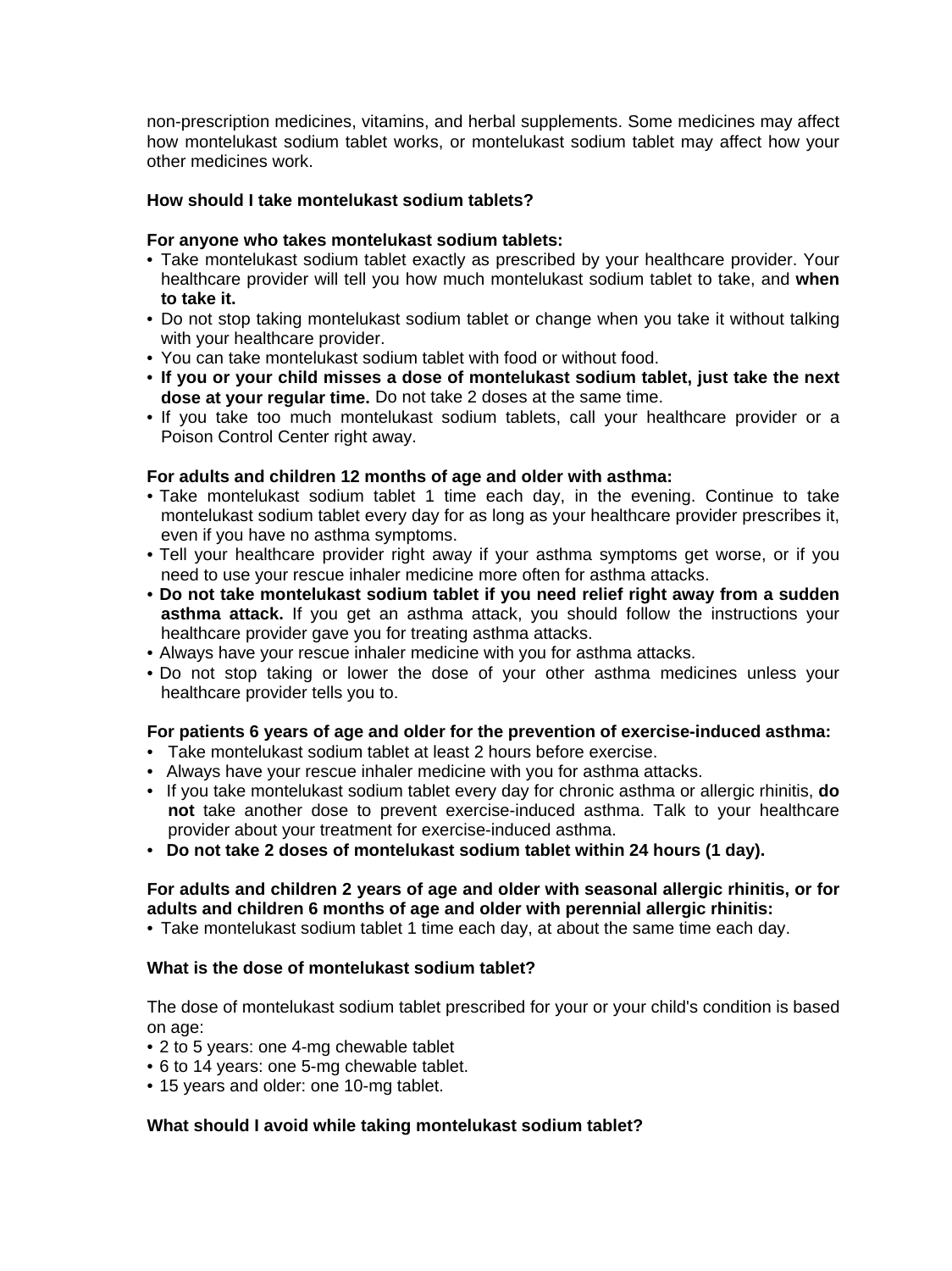If you have asthma and aspirin makes your asthma symptoms worse, continue to avoid taking aspirin or other medicines called non-steroidal anti-inflammatory drugs (NSAIDs) while taking montelukast sodium tablet.

## **What are the possible side effects of montelukast sodium tablet?**

## **Montelukast sodium tablet may cause serious side effects.**

- **Behavior and mood-related changes.** Tell your healthcare provider right away if you or your child have any of these symptoms while taking montelukast sodium tablet:
	- agitation including aggressive behavior or hostility
	- attention problems<br>• bad or vivid dreams
	- bad or vivid dreams
	- depression
	- disorientation (confusion)
	- feeling anxious
	- hallucinations (seeing or hearing things that are not really there)
- irritability
- memory problems
- **restlessness**
- sleep walking<br>• suicidal though
- suicidal thoughts and actions (including suicide)
- **tremor**
- trouble sleeping
- uncontrolled muscle movements
- **Increase in certain white blood cells (eosinophils) and possible inflamed blood vessels throughout the body (systemic vasculitis).** Rarely, this can happen in people with asthma who take montelukast sodium tablet. This sometimes happens in people who also take a steroid medicine by mouth that is being stopped or the dose is being lowered.

## **Tell your healthcare provider right away if you get one or more of these symptoms:**

- a feeling of pins and needles or numbness of arms or legs
- a flu-like illness
- rash
- severe inflammation (pain and swelling) of the sinuses (sinusitis)

## **The most common side effects with montelukast sodium tablet include:**

- upper respiratory infection
- fever
- headache
- sore throat
- cough
- stomach pain
- diarrhea
- earache or ear infection
- flu
- runny nose
- sinus infection

#### **Other side effects with montelukast sodium tablet include:**

- increased bleeding tendency, low blood platelet count
- allergic reactions [including swelling of the face, lips, tongue, and/or throat (which may cause trouble breathing or swallowing), hives and itching]
- dizziness, drowsiness, pins and needles/numbness, seizures (convulsions or fits)
- palpitations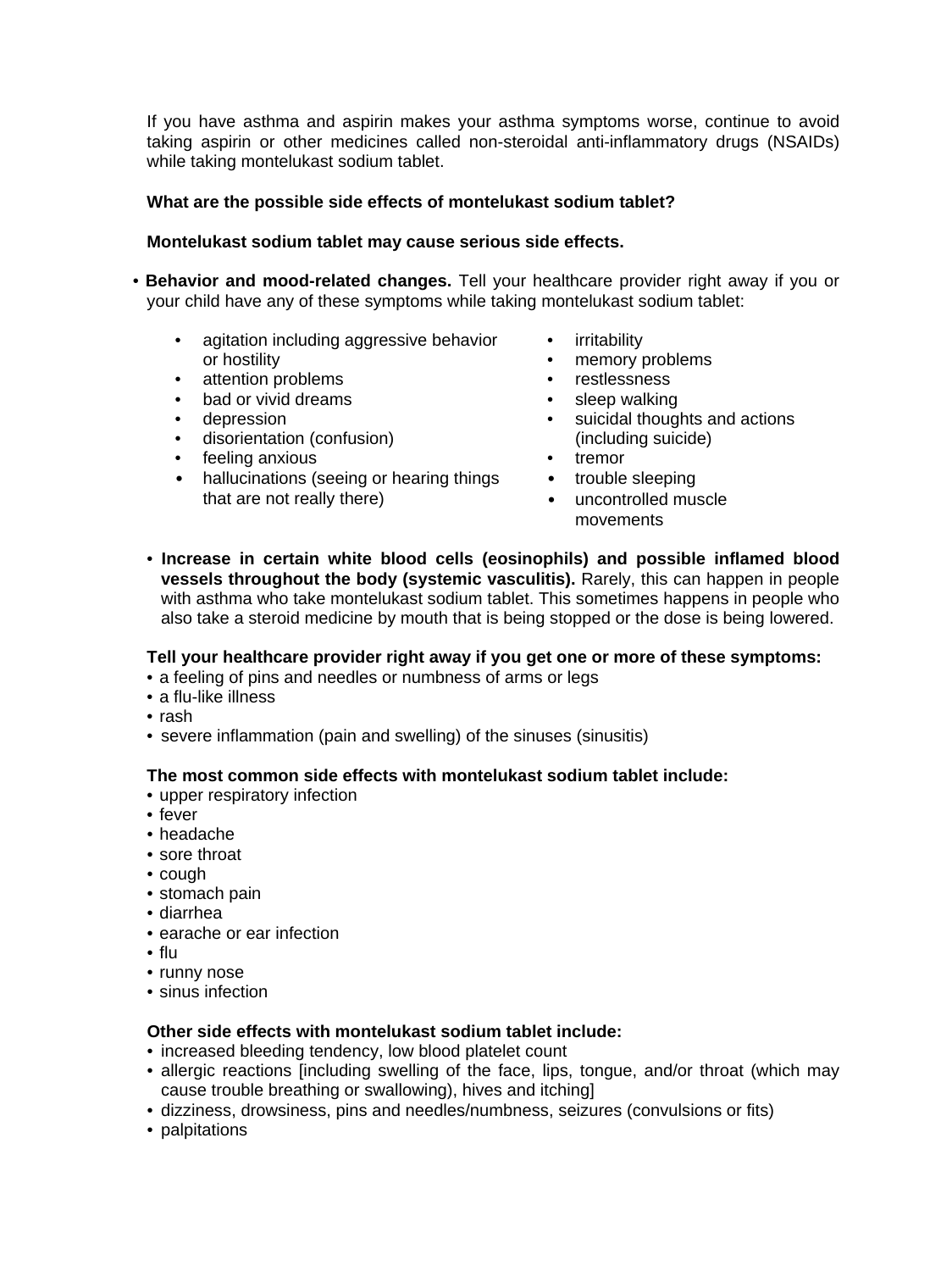- nose bleed, stuffy nose, swelling (inflammation) of the lungs
- heartburn, indigestion, inflammation of the pancreas, nausea, stomach or intestinal upset, vomiting
- hepatitis
- bruising, rash, severe skin reactions (erythema multiforme, Stevens-Johnson syndrome/toxic epidermal necrolysis) that may occur without warning
- joint pain, muscle aches and muscle cramps
- bedwetting in children
- tiredness, swelling

Tell your healthcare provider if you have any side effect that bothers you or that does not go away.

These are not all the possible side effects of montelukast sodium tablet. For more information ask your healthcare provider or pharmacist.

Call your healthcare provider for medical advice about side effects. You may report side effects to FDA at 1-800-FDA-1088.

#### **How should I store montelukast sodium tablets?**

- Store montelukast sodium tablets at 59°F to 86°F (15°C to 30°C).
- Keep montelukast sodium tablets in the container it comes in.
- Keep montelukast sodium tablets in a dry place and away from light.

## **General Information about the safe and effective use of montelukast sodium tablets**

Medicines are sometimes prescribed for purposes other than those mentioned in Patient Information Leaflets. Do not use montelukast sodium tablet for a condition for which it was not prescribed. Do not give montelukast sodium tablet to other people even if they have the same symptoms you have. It may harm them. **Keep montelukast sodium tablets and all medicines out of the reach of children.**

This leaflet summarizes information about montelukast sodium tablets. If you would like more information, talk to your healthcare provider. You can ask your pharmacist or healthcare provider for information about montelukast sodium tablets that is written for health professionals.

#### **What are the ingredients in montelukast sodium tablets?**

#### **Active ingredient:** montelukast sodium

#### **Inactive ingredients:**

• 4 mg and 5 mg chewable tablets: ferric oxide red, mannitol, microcrystalline cellulose, croscarmellose sodium, cherry flavor, aspartame, and magnesium stearate.

People with Phenylketonuria: montelukast sodium 4 mg chewable tablets contain 1.344 mg of phenylalanine, and montelukast sodium 5 mg chewable tablets contain 1.68 mg of phenylalanine.

• 10 mg tablet: anhydrous lactose, microcrystalline cellulose, croscarmellose sodium, colloidal silicon dioxide and magnesium stearate. The film coating consists of: ferric oxide red, ferric oxide yellow, hydroxypropyl methylcellulose, hydroxypropyl cellulose and